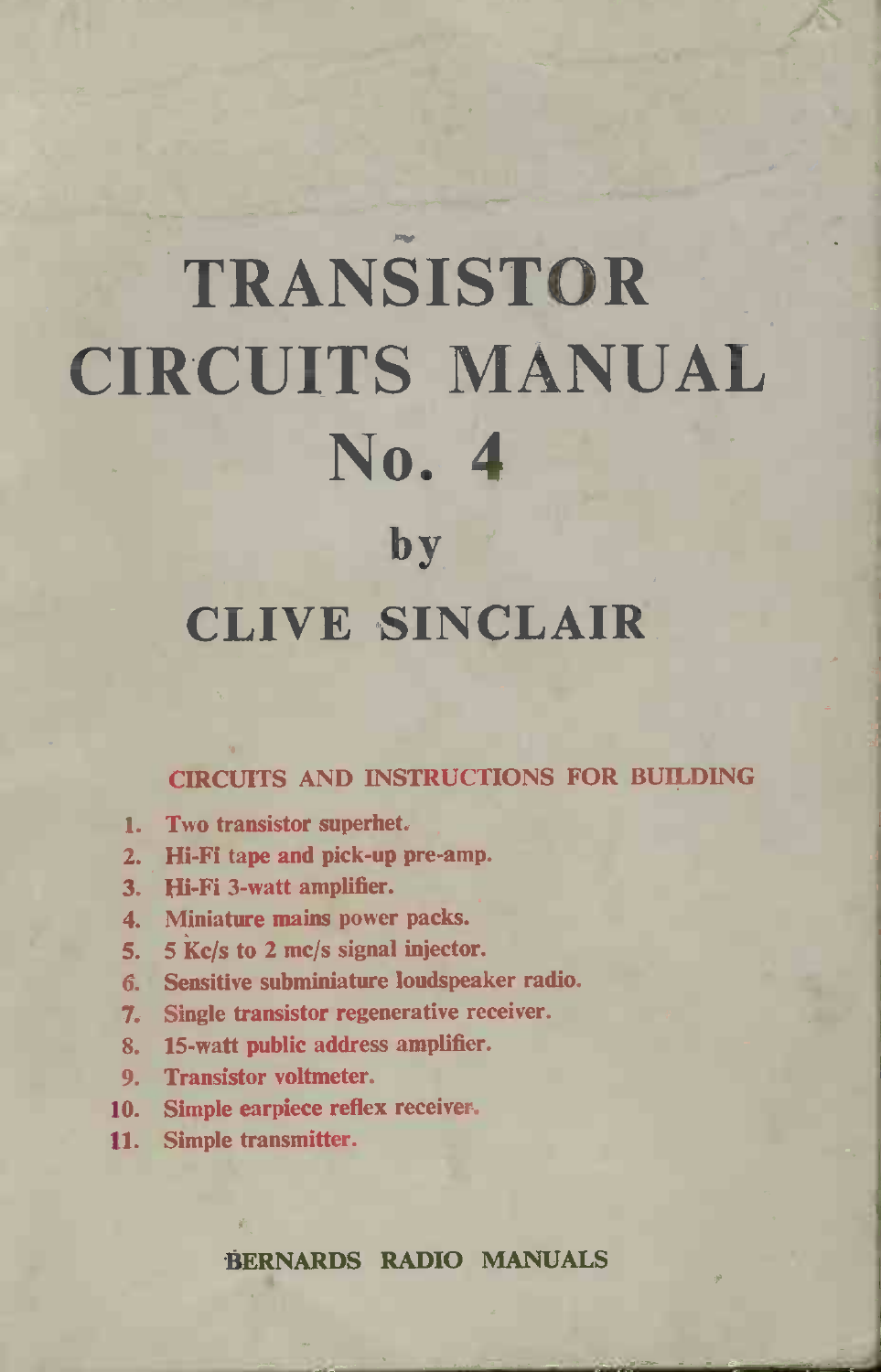## TRANSISTOR **TRANSISTOR<br>CIRCUITS MANUAL** NSIS<br>TS M<br>No. 4 S<br>0.<br>by TRANSISTOR<br>CUITS MANI<br>No. 4<br>by<br>CLIVE SINCLAIR

LONDON BERNARDS (Publishers) LTD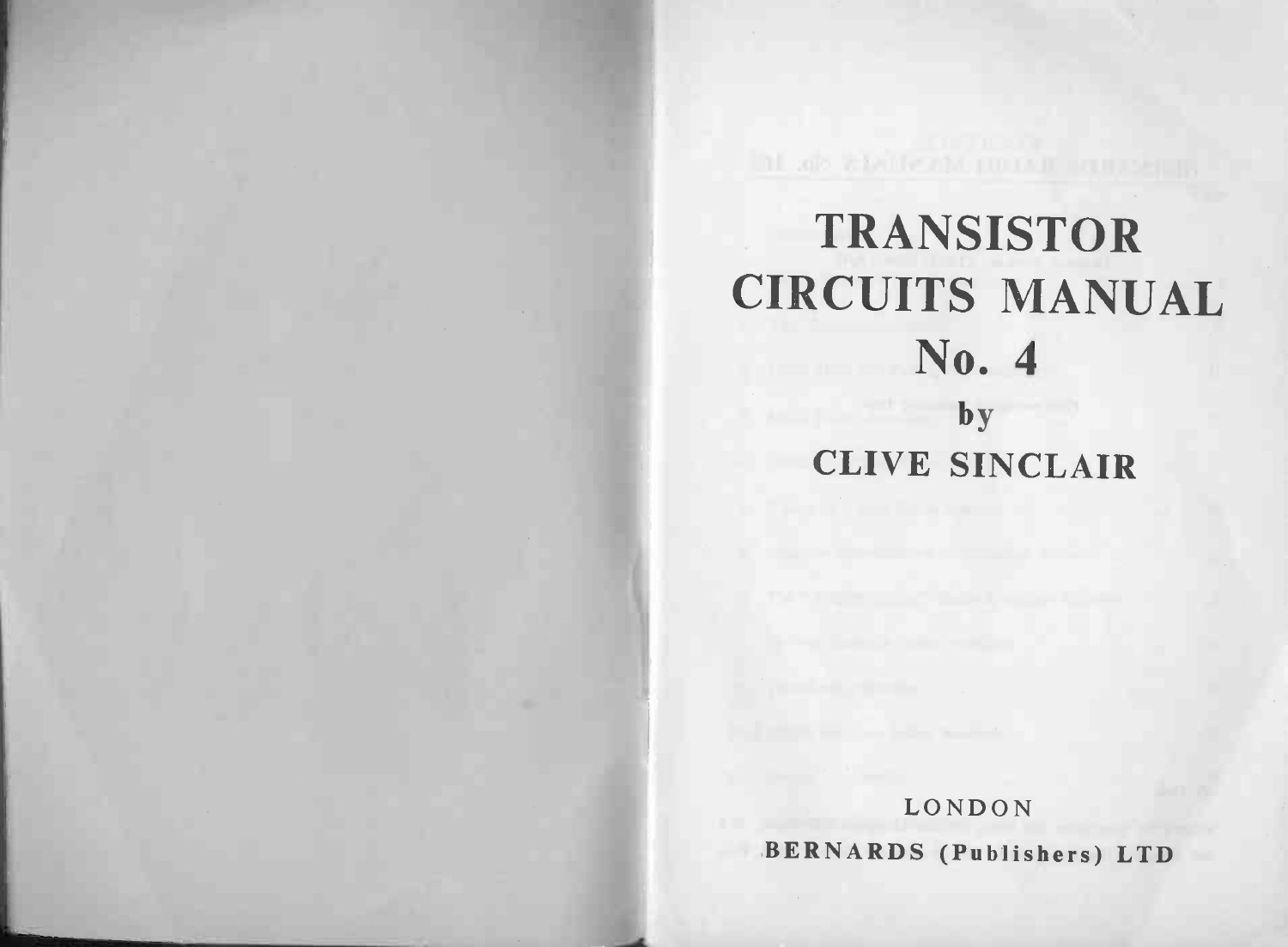# BERNARDS RADIO MANUALS No. 168

(C) 1960.

|                                                                                                                                    | <b>CONTENTS</b>                                                                                        |  |  |  |  |
|------------------------------------------------------------------------------------------------------------------------------------|--------------------------------------------------------------------------------------------------------|--|--|--|--|
| BERNARDS RADIO MANUALS No. 168                                                                                                     | Page                                                                                                   |  |  |  |  |
|                                                                                                                                    | Introduction<br>-5                                                                                     |  |  |  |  |
| GENERAL EDITOR: CLIVE SINCLAIR                                                                                                     | Notes on use of OC169 transistor<br>6                                                                  |  |  |  |  |
|                                                                                                                                    | 1. Two Transistor Superhet<br>8<br>$\mathcal{L}_{\rm{max}}$                                            |  |  |  |  |
|                                                                                                                                    | 2. Hi-Fi Tape and Pick-Up Pre-amplifier<br>11                                                          |  |  |  |  |
| First published December 1960                                                                                                      | 3. Hi-Fi 3-watt Amplifier<br>15                                                                        |  |  |  |  |
| <u> 1977 - 1978</u>                                                                                                                | 4. Miniature Mains Power Packs<br>18                                                                   |  |  |  |  |
|                                                                                                                                    | 5 Kc/s to 2 mc/s Signal Injector<br>21<br>5.<br>$\cdots$                                               |  |  |  |  |
|                                                                                                                                    | Sensitive Subminiature Loudspeaker Radio<br>$23^{\circ}$<br>6.<br>$\ddot{\phantom{a}}$                 |  |  |  |  |
|                                                                                                                                    | The " Mighty Atom " Single Transistor Receiver<br>25<br>7.                                             |  |  |  |  |
|                                                                                                                                    | 8. 15-Watt Public Address Amplifier<br>28<br>$\ddotsc$                                                 |  |  |  |  |
|                                                                                                                                    | <b>Transistor Voltmeter</b><br>29<br>9.                                                                |  |  |  |  |
|                                                                                                                                    | Simple Earpiece Reflex Receiver<br>34<br>10.<br>$\cdots$<br>$6 - 8$<br>$\frac{1}{2}$ and $\frac{1}{2}$ |  |  |  |  |
| C 1960.                                                                                                                            | Simple Transmitter<br>39<br>11.                                                                        |  |  |  |  |
| Printed by Weatherby and Sons, 182-184 Campden Hill Road, W.8<br>for Bernards (Publishers) Ltd., The Grampians, Western Gate, W.6. | Addresses of Manufacturers<br>40                                                                       |  |  |  |  |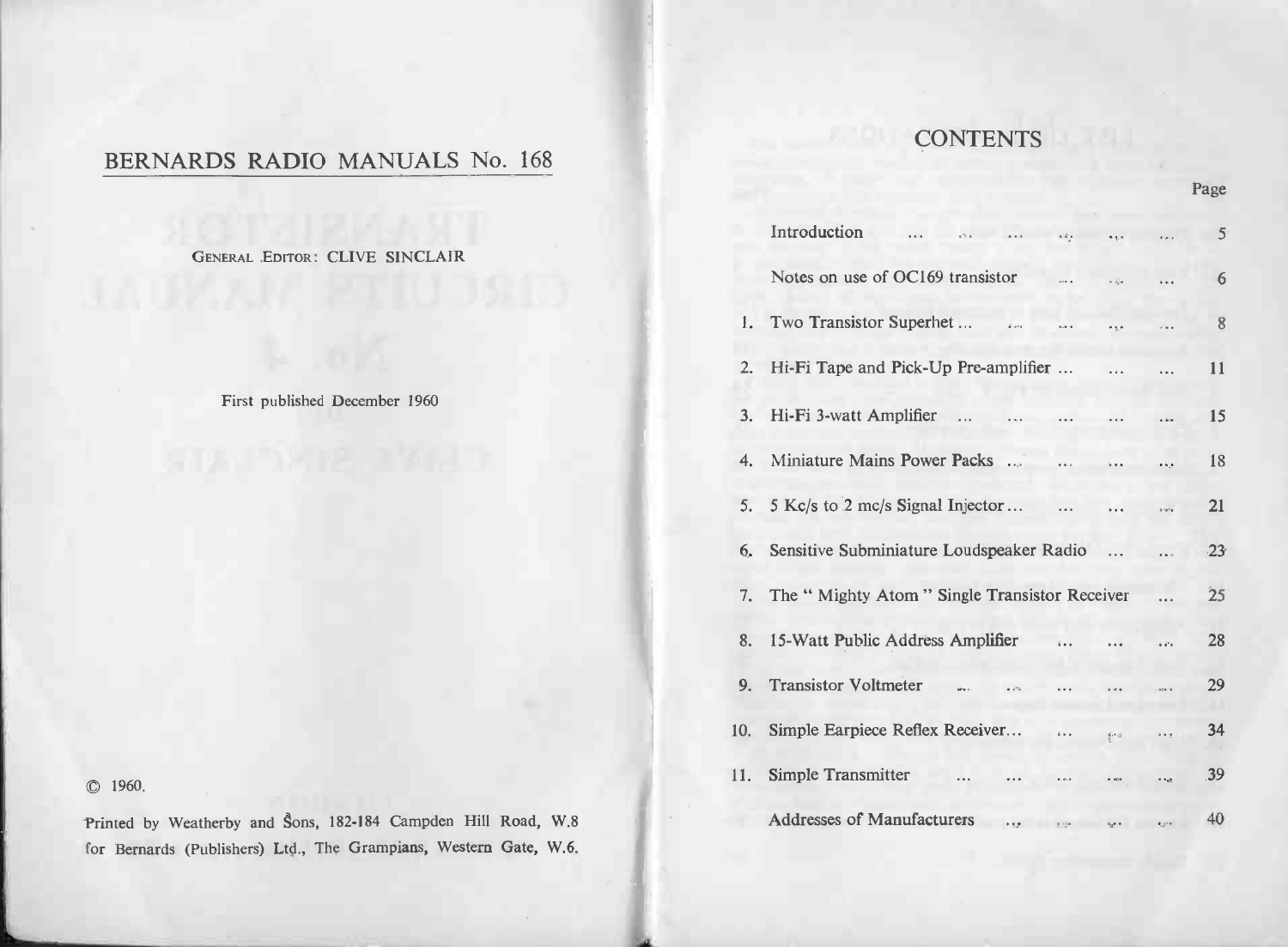# LIST OF ILLUSTRATIONS

|       |                                                             |                                |          |      | <b>INTRODUCTION</b>                                                                                                                            |
|-------|-------------------------------------------------------------|--------------------------------|----------|------|------------------------------------------------------------------------------------------------------------------------------------------------|
|       | LIST OF ILLUSTRATIONS                                       |                                |          |      | The rapidity with which new components have appeared on the                                                                                    |
| Fig.  |                                                             |                                |          |      | home constructor market in recent months has been pleasantly<br>surprising. It seems that manufacturers are beginning to take a                |
| No.   |                                                             |                                |          | Page | new interest in this outlet for their products.                                                                                                |
|       |                                                             |                                |          |      | In the field of transistors a new drift type has been made available,                                                                          |
| 1.    | Physical details of the OC169<br>$\cdots$                   |                                |          | 7    | the OC169. This unit has the same parameters as the OC170 but<br>sells for only 18/0d. which makes it far less of a luxury article.            |
| 2.    | Two Transistor Superhet<br>$\cdots$                         |                                |          | 9    | As its characteristics are extremely good it may be used in a great                                                                            |
|       |                                                             |                                |          |      | many applications that might surprise someone unfamiliar with<br>them. Many of the circuits in this book make use of the OC169                 |
| 3.    | Pre-amplifier for tape or magnetic pick-up                  | $\cdots$                       |          | 12   | and a chapter on the transistor itself is also included for those of                                                                           |
|       | Response curves for circuit in Fig. 3                       |                                |          | 13   | you who like to know exactly what sort of animal you are dealing<br>with. Some of it is rather technical but a little bit of theory does       |
| 4.    |                                                             |                                |          |      | no one any harm.                                                                                                                               |
| 5.    | Bass boost circuit for Fig. 3<br>$\cdots$ $\cdots$          |                                |          | 14   | I have been receiving a great many letters recently concerning                                                                                 |
|       |                                                             |                                |          |      | the circuits that have appeared in the transistor circuits manuals.<br>Many of them contain some query about one of the circuits and           |
| 6.    | Circuit diagram of the 3-watt amplifier                     |                                |          | 16   | these I am only too pleased to answer although sometimes I get a                                                                               |
| 7.    | Miniature mains power supply circuits                       | $\sim$ 1.10                    |          | 19   | little behind with them. However, I should like to hear from more<br>of you concerning the type of equipment you are most interested in,       |
|       |                                                             |                                |          |      | so perhaps you could send me a postcard. From the letters I have                                                                               |
|       | 5 Kc/s to 2 mc/s signal injector $\cdots$ $\cdots$ $\cdots$ |                                |          | 22   | received so far it appears that receivers are the most popular                                                                                 |
|       |                                                             |                                |          |      | projects (to borrow an excellent Americanism) and the small<br>pocket sets with loudspeaker are the most popular of all. This                  |
| 9.    | Circuit for 3 transistor receiver                           |                                |          | 24   | has been reflected in this issue and new sets are being designed and                                                                           |
| 10.   | "Mighty Atom " transistor receiver                          | $\pm$ a $\bar{\nu}_\mathrm{e}$ |          | 26   | tested at the moment. However, there may be other types of unit<br>which have not yet appeared but which would be welcomed.                    |
|       |                                                             |                                |          |      | Transistors continue to replace valves in their traditional                                                                                    |
| 11. . | Addition of long wave coil to Fig. 10                       |                                |          | 27   | applications and the next take over bid is likely to take place in the<br>high fidelity field. Power transistors are now available with        |
|       |                                                             |                                |          |      | performances which are in no way inferior to those of comparable                                                                               |
| 12.   | First 3 stages of public address amplifier                  |                                |          | 30   | valves and these make it possible to design quality amplifiers with                                                                            |
|       | 13. Driver and output stages                                |                                | $\cdots$ | 31   | outputs in the region of 20 watts. As a start in this field this manual<br>contains the circuit for a pre-amplifier of extremely high perform- |
|       |                                                             |                                |          |      | ance and equipment for use with this will appear in the future                                                                                 |
| 14.   | High input resistance voltmeter<br>$\sim 10^{-1}$           |                                |          | 32   | manuals. Whilst many still tend to think of the transistor in terms<br>of portable usage it has, in fact, many properties which make it        |
| 15.   | Simple earpiece reflex receiver                             |                                |          | 36   | preferable to the valve in larger types of domestic equipment. In                                                                              |
|       |                                                             |                                |          |      | tape recorders and other Hi-Fi equipment, where the elimination<br>of mains hum is of paramount importance, their large scale adoption         |
|       | 16. Layout for simple reflex receiver                       | $\sim 10^{11}$                 |          | 37   | may not be far in the future.                                                                                                                  |
|       |                                                             |                                |          |      | 5                                                                                                                                              |
|       | 17. Simple transmitter circuit<br>$\mathbf{z}$              |                                |          | 38   |                                                                                                                                                |

 $\mathbf{B}$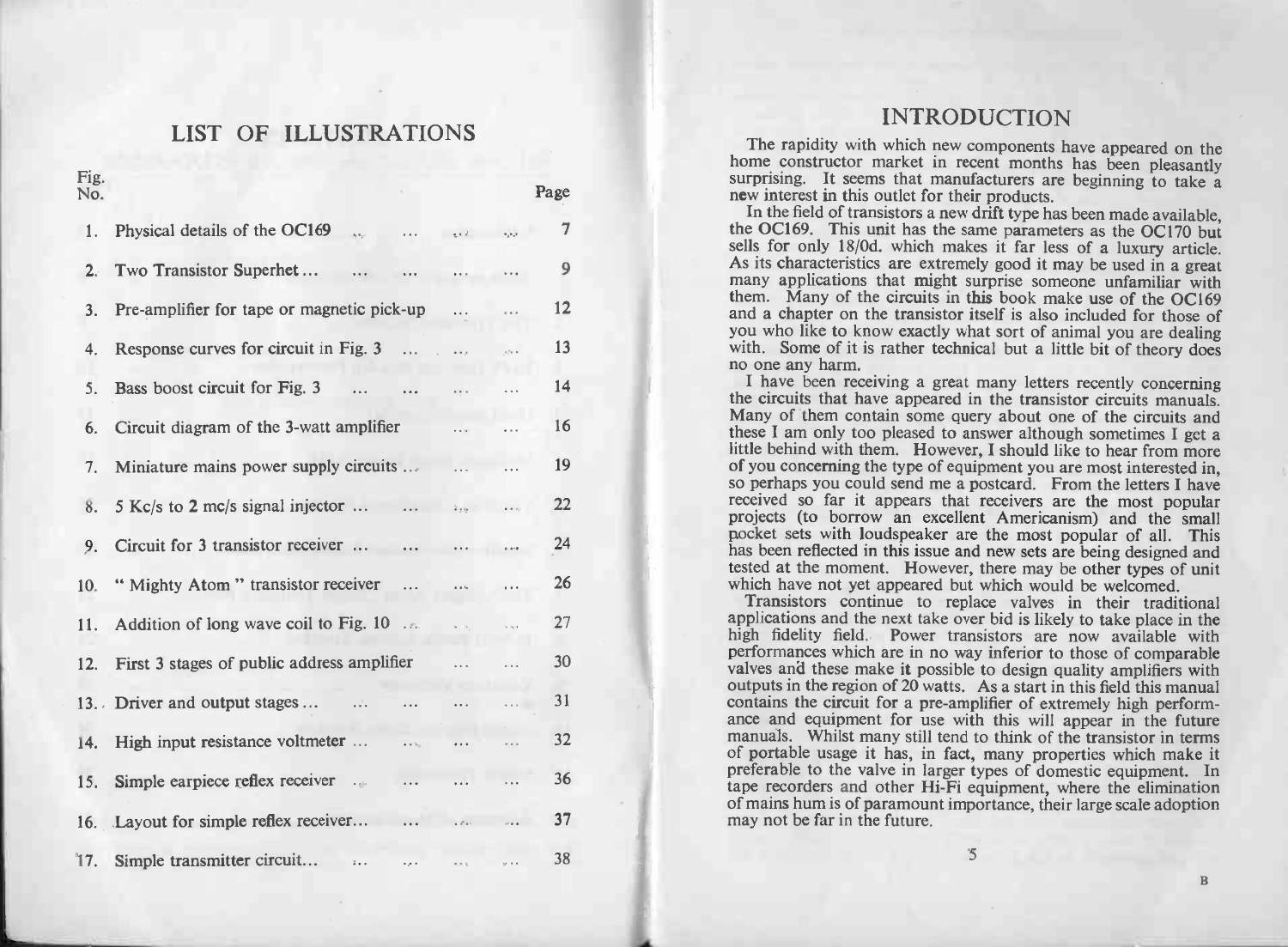In the books we have published and in the magazines, many circuits have appeared for transistor receivers which combine In the books we have published and in the magazines, many circuits have appeared for transistor receivers which combine simplicity and low cost with sufficiently high performance for their IRANSISTOR CIRCUITS MANUAL NO. 4<br>In the books we have published and in the magazines, many<br>circuits have appeared for transistor receivers which combine<br>simplicity and low cost with sufficiently high performance for their<br> In the books we have published and in the magazines, many<br>circuits have appeared for transistor receivers which combine<br>simplicity and low cost with sufficiently high performance for their<br>intended application. Many superh simplicity and low cost with sufficiently high performance for their intended application. Many superhet circuits have also appeared but these have never fallen into the category of the sets just mentioned as they have use but these have never railen into the category of the sets just mentioned as they have used, virtually without exception, 6, 7 or even the average home constructor the erroneous idea that all transistor superhets are necess theory this book contains superhet circuits of relatively extreme simplicity which are suitable for those who have built their first T.R.F. recovered from their first thrill at hearing it work, and decided that they requir **Correct stages required from their first time at hearing revolts.** The arrival of the OC169 has made my task relatively simple in designing these sets for its colossal gain at M.W. frequencies reduces the number of stages the OC169 has made my task relatively simple in designing these<br>sets for its colossal gain at M.W. frequencies reduces the number<br>of stages required for any given performance.<br>By the way, I am always interested in hearing

the OC169 has made my task relatively simple in designing these sets for its colossal gain at M.W. frequencies reduces the number of stages required for any given performance.<br>By the way, I am always interested in hearing By the way, I am always interested in hearing how the circuits in these books are built and how well they work in various parts of the country. Many of you, I know, think up new ways of building the london area you could c them and modifying the equipment described. Should you be one of these why not write to me giving details and perhaps, including a photograph or circuit diagram. Better still, if you live or work in the London area you cou photograph or circuit diagram. Better still, if you live or work in<br>the London area you could call in at my office which is in The<br>Grampians building in Shepherds Bush Road. Should you have<br>anything that can be used in one Grampians building<br>anything that can be<br>course, b<mark>e pa</mark>id for it. why not write to me giving details and perhaps, including<br>ograph or circuit diagram. Better still, if you live or word<br>condon area you could call in at my office which is in<br>mpians building in Shepherds Bush Road. Should y Fraction of the USE OF THE OC169 TRANSISTOR<br>The introduction of the OC169 at a price, which at 18/0d is

lower than that of even the 0C45, makes it sensible to use it wherever 0C45's, 0C44's or 0C170's have been used before. The introduction of the OC169 at a price, which at 18/0d is<br>wer than that of even the OC45, makes it sensible to use it wherever<br>C45's, OC44's or OC170's have been used before.<br>The OC169 is made by the alloy diffusion tech

anything that can be used in one of these manuals you will, of course, be paid for it.<br>
NOTES ON THE USE OF THE OC169 TRANSISTOR<br>
The introduction of the OC169 at a price, which at 18/0d is<br>
lower than that of even the OC4 results far superior to the best possible using normal germanium alloy methods by which means the OC45 and OC44 are produced.<br>The incredible improvement in performance achieved when using the OC169 may be realised when one alloy methods by which means the OC45 and OC44 are produced.<br>The incredible improvement in performance achieved when using<br>The incredible improvement in performance achieved when using<br>the OC169 may be realised when one co a medium wave band frequency changer it will provide a conversion gain of 40 dB, compared with the 28 dB. obtainable from an OC44.

a medium wave band frequency changer it will provide a conversion gain of 40 dB. compared with the 28 dB. obtainable from The high frequency cut-off makes the OC169 ideal for use in F.M. receiver I.F. stages which normally



| $-VCB$                    | 20V.     |
|---------------------------|----------|
| $-Ic$                     | $10mA$ . |
| Īс                        | $10mA$ . |
| $-Ic$                     | ImA.     |
| Pc (Tamb= $45^{\circ}$ C) | 50mW     |

| $-ICBO$ (                                                                                                          | <i>i</i> Normal<br>$= 1.5$ microamps | Minimum   | Maximum<br>$<$ 13     |
|--------------------------------------------------------------------------------------------------------------------|--------------------------------------|-----------|-----------------------|
| $\begin{array}{l} (-\text{VCB} = 6\text{V}) \\ -\text{IC} = 50\text{mu.A} \\ \text{IE} = 0 \end{array}$<br>$-VCB3$ | $= 80V$ .                            | $>20V$ .  |                       |
| $\mathrm{LTE} = 50$ mu.A<br>IC = 0<br>$-VEB$                                                                       |                                      | $>0.5V$ . |                       |
| $-VCB = 6V$<br>IE = 1mA<br>$-IB$                                                                                   | $= 15$ mu.A.                         |           | $<$ 50                |
| $-VCB$<br>$CB = 6V$<br>= 1mA<br>$-VBE$                                                                             | $= 260 \text{mV}$ .                  |           | $>$ 210mV. $<$ 330mV. |
| $ VCB$<br>$= 6V$<br>$F^*$<br>IE<br>$= 1mA$<br>$=$ 1 Kc/s                                                           | $= 18dB.$                            |           | $<$ 40dB.             |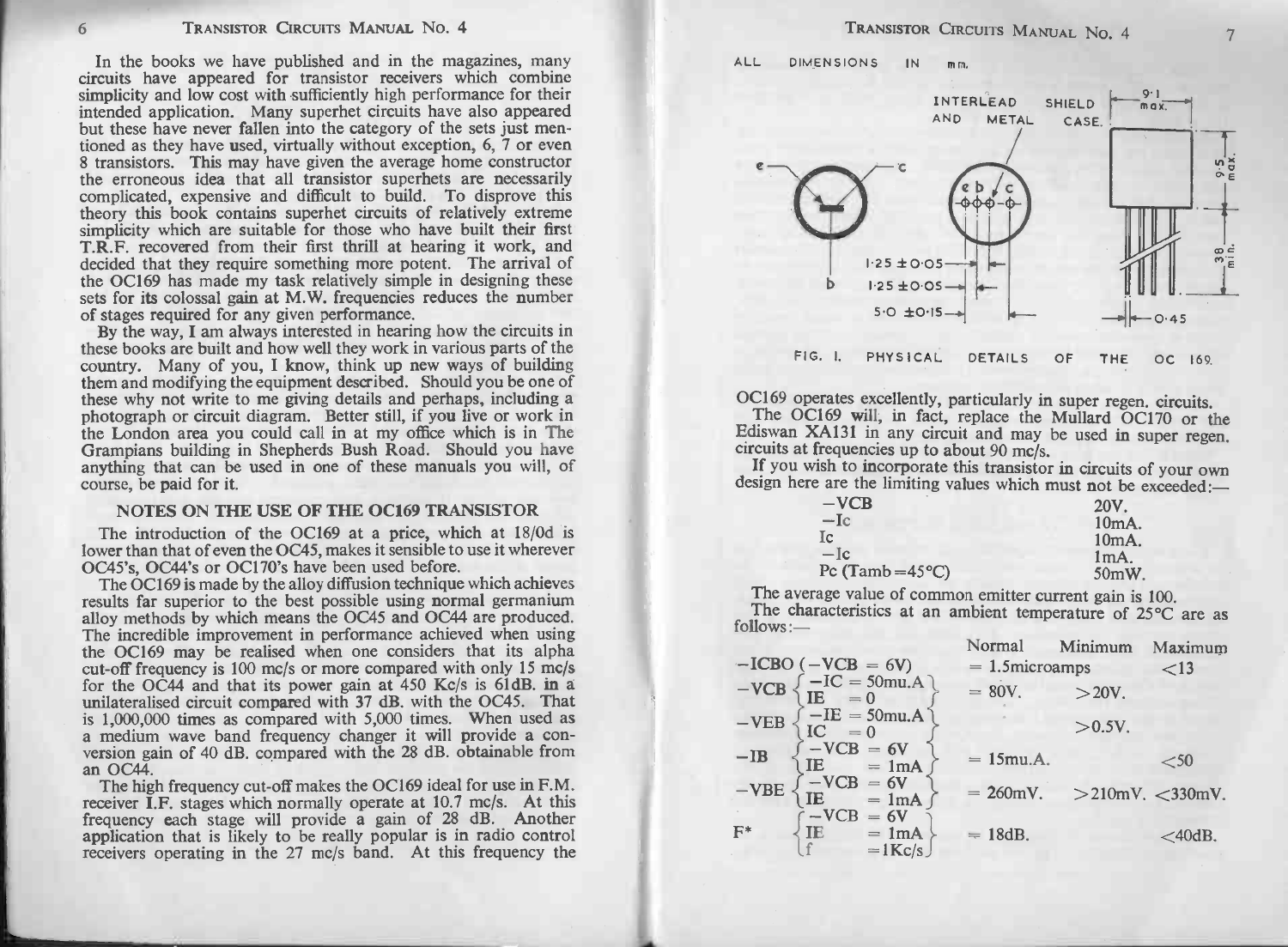8 TRANSISTOR CIRCUITS MANUAL NO. 4<br>\* Spot noise figure measured with an input source impedance of **S** TRANSISTOR CIRCUITS MANUAL No. 4<br> **Source impedance at 450 Kc/s and 10.7 mc/s** is 200 ohms. The input source impedance at 450 Kc/s and 10.7 mc/s<br>
is 200 ohms and 150 ohms respectively when VCE =  $-6V$  and<br>
IE = 1mA. Spot noise figure measured with an input source impedance of 0 ohms. The input source impedance at 450 Kc/s and 10.7 mc/s 200 ohms and 150 ohms respectively when VCE =  $-6V$  and = 1mA.<br>At broadcast band frequencies and at

Spot noise figure measured with an input source impedance of<br>500 ohms. The input source impedance at 450 Kc/s and 10.7 mc/s<br>is 200 ohms and 150 ohms respectively when VCE = -6V and<br>IE = 1mA.<br>At broadcast band frequencies however, the current gain is dependent upon the emitter current and is ten times as high at 2 mA. as it is at 300 micro. amps. The current gain does not vary noticeably with the collector voltage, however, so that choice o because, unlike alloy junction transistors, their current gain does<br>not begin to drop until 10 mc/s is reached. At all frequencies,<br>however, the current gain is dependent upon the emitter current<br>and is ten times as high a by variation in the other parameters such as the inter-electrode Extrictly considerably considerably warities operating point is normally governed<br>hy variation in the other parameters such as the inter-electrode<br>capacitances and the input and output impedances most of which<br>vary fairly vary fairly considerably. A typical operating condition is 1 mA.<br>collector current and 6 volt collector-emitter voltage which provides<br>a close approximation to optimum gain conditions. In special<br>circuits such as those to collector current and 6 volt collector-emitter voltage which provides<br>a close approximation to optimum gain conditions. In special<br>circuits such as those to which A.G.C. is to be applied, the collector<br>current may be consi

It also the first I.F. stage of transistor receivers.<br>As the output impedance of drift transistors is considerably<br>higher than that of normal junction types, I.F. transformers with<br>tapped primaries are not usually required

of the transistor.t of normal junction types, I.F. tra<br>s are not usually required.<br>as four lead out wires in place of the<br>f an internal shield internally connection<br>TWO TRANSISTOR SUPERHET

Extra lead being an internal smeld internally connected to the case<br>of the transistor.<br>TWO TRANSISTOR SUPERHET<br>The average transistor superhet on the market uses six transistors<br>in a circuit which varies very little from o TWO TRANSISTOR SUPERHET<br>The average transistor superhet on the market uses six transistors<br>in a circuit which varies very little from one manufacturer to<br>another. The first stage is usually an autodyne converter, which The average transistor superhet on the market uses six transistors<br>in a circuit which varies very little from one manufacturer to<br>another. The first stage is usually an autodyne converter, which<br>combines the functions of l combines the functions of local oscillator, mixer and I.F. amplifier, the second and third are I.F. amplifiers and the remaining two stages provide the necessary A.F. gain, the last stage using two transistors in a push-pu the second and third are I.F. amplifiers and the remaining two stages provide the necessary A.F. gain, the last stage using two transistors in a push-pull circuit to drive the speaker. When loudspeaker operation is not req ransistors in a push-put circuit to drive the speaker. When<br>loudspeaker operation is not required the final stage can be dispensed<br>with and the driver used to drive an earpice. This results in the<br>stages makes the second I stages makes the second I.F. transistor unnecessary because of the extra gain provided. Finally, the A.F. Driver may be eliminated by reflexing the I.F. stage to fulfill this function. Our original six transistors have now same the only difference being that the set now drives an earpiece<br>instead of a speaker.<br>The advantages of this type of set over the less expensive re-<br>generative detector type of receiver are it's superior quality. Transistors have now been winttied down to only two without bost<br>for performance. Sensitivity and selectivity remain very much the<br>same the only difference being that the set now drives an earpiece<br>instead of a speaker.<br>Th

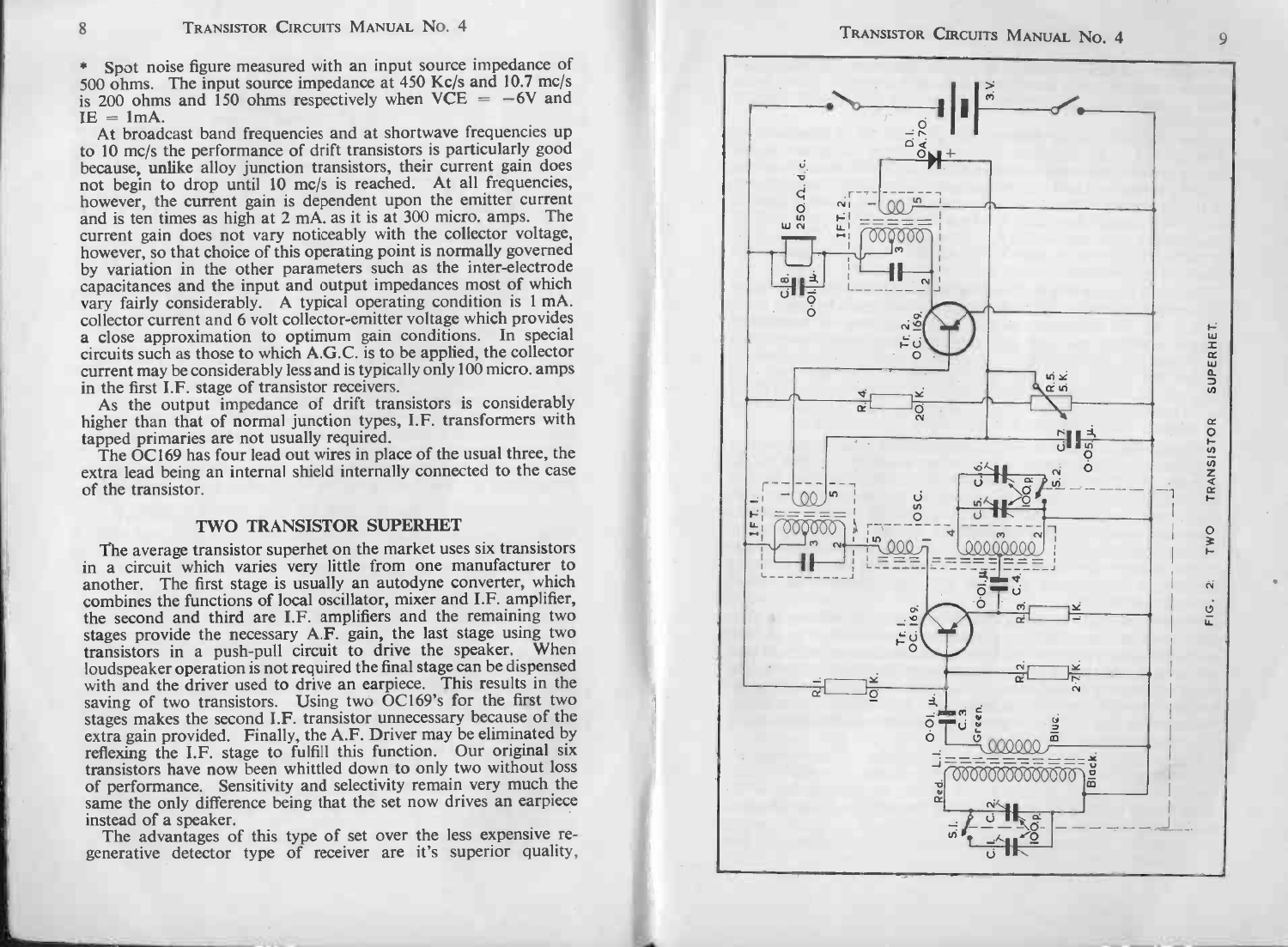|                | TRANSISTOR CIRCUITS MANUAL NO. 4                                                                                                                                                                                                                                                                                                   |                                                          | TRANSISTOR CIRCUITS MANUAL NO. 4                                                                                                                                                                                                                                                                                                                 | 11 |
|----------------|------------------------------------------------------------------------------------------------------------------------------------------------------------------------------------------------------------------------------------------------------------------------------------------------------------------------------------|----------------------------------------------------------|--------------------------------------------------------------------------------------------------------------------------------------------------------------------------------------------------------------------------------------------------------------------------------------------------------------------------------------------------|----|
|                | insitivity and ease of operation. Whilst the regen. can often give                                                                                                                                                                                                                                                                 |                                                          | Components List for two transistor superhet                                                                                                                                                                                                                                                                                                      |    |
|                | cellent results it has insufficient R.F. gain for really tricky areas                                                                                                                                                                                                                                                              | R1                                                       | 10 K ohms                                                                                                                                                                                                                                                                                                                                        |    |
|                | nd in these areas a superhet such as this one should operate                                                                                                                                                                                                                                                                       | $-R2$                                                    | 2.7 K ohms                                                                                                                                                                                                                                                                                                                                       |    |
| erfectly well. |                                                                                                                                                                                                                                                                                                                                    | $\nu$ R3                                                 |                                                                                                                                                                                                                                                                                                                                                  |    |
|                | The complete circuit diagram for the receiver is illustrated in                                                                                                                                                                                                                                                                    | $\sqrt{R4}$                                              | $1 K$ ohm                                                                                                                                                                                                                                                                                                                                        |    |
|                | ig. 2. Tr1 is an autodyne frequency changer using an OC169                                                                                                                                                                                                                                                                         | $\nu$ R5                                                 | 20 K ohms                                                                                                                                                                                                                                                                                                                                        |    |
|                | hich provides a conversion gain of about 40 dB throughout the<br>roadcast band. The I.F. signal is selected by I.F.T.I. which feeds                                                                                                                                                                                                |                                                          | 5 K ohms variable with single pole switch                                                                                                                                                                                                                                                                                                        |    |
|                | to the second transistor. Tr2 serves both as I.F. amplifier and                                                                                                                                                                                                                                                                    | $-CI$ , C <sub>2</sub> , C <sub>5</sub> , C <sub>6</sub> | All 100 pf. trimmers, postage stamp type-                                                                                                                                                                                                                                                                                                        |    |
|                | s the A.F. stage. Detection is by means of an OA70 point contact                                                                                                                                                                                                                                                                   | C3, C4, C8                                               | All $0.01$ mu.f.                                                                                                                                                                                                                                                                                                                                 |    |
|                | iode which also supplies the A.G.C. voltage for Tr2. This A.G.C.                                                                                                                                                                                                                                                                   | $\mathrm{^{\vee} C7}$                                    | $0.05$ mu.f.                                                                                                                                                                                                                                                                                                                                     |    |
|                | sufficiently strong to keep the signal level from overloading the                                                                                                                                                                                                                                                                  | $\mathcal{T}r1$ , Tr2.                                   | OC169 drift transistors                                                                                                                                                                                                                                                                                                                          |    |
|                | tage on large signals.                                                                                                                                                                                                                                                                                                             | $\angle L1$                                              | Slab aerial type FS 3 made by Repanco                                                                                                                                                                                                                                                                                                            |    |
|                | To avoid the use of a large tuning capacitor, the receiver is tuned                                                                                                                                                                                                                                                                | $\sqrt{O}$ sc                                            | Repanco oscillator coil type X08                                                                                                                                                                                                                                                                                                                 |    |
|                | y means of trimmers. Four trimmers are used, each having a value                                                                                                                                                                                                                                                                   | $\vee$ IFT1                                              | Repanco I.F. transformer type XT6                                                                                                                                                                                                                                                                                                                |    |
|                | f 100 pf. As there are two circuits to be tuned the number of                                                                                                                                                                                                                                                                      | $V$ IFT2                                                 | Repanco I.F. transformer type XT7                                                                                                                                                                                                                                                                                                                |    |
|                | rogrammes that may be received, without adjustment being made                                                                                                                                                                                                                                                                      | $\sqrt{D}1$                                              | Point contact diode type OA70 or similar                                                                                                                                                                                                                                                                                                         |    |
|                | o the set, is limited to two. As most people will only wish to<br>eceive the Home and Light programmes most of the time, this                                                                                                                                                                                                      | $\times$ E                                               | 250 ohm d.c. earpiece such as Ardente ER.250                                                                                                                                                                                                                                                                                                     |    |
|                | hay not be a very severe disadvantage. If a third station is likely                                                                                                                                                                                                                                                                | Battery                                                  | 3V Ever Ready type D22 or larger type                                                                                                                                                                                                                                                                                                            |    |
|                | o be required frequently, however, a further pair of trimmers may                                                                                                                                                                                                                                                                  |                                                          |                                                                                                                                                                                                                                                                                                                                                  |    |
| e added.       |                                                                                                                                                                                                                                                                                                                                    |                                                          | <b>TAPE AND PICK-UP PRE-AMPLIFIER</b>                                                                                                                                                                                                                                                                                                            |    |
|                | Adjustment of the receiver is fairly simple because no serious<br>lignment problems arise. Connect an aerial to the top of the<br>rimary of L1 via a 10 pf capacitor. Now, with switches S1 and<br>2 open, adjust C2 and C5 to receive the station you require with<br>he higher frequency. Adjust IFT1 and IFT2 in turn to obtain |                                                          | This pre-amplifier was designed by the General Electric Company<br>for use either with a tape recorder or with a magnetic gramophone<br>pick-up, giving NARTB correction in the case of the former and<br>RIAA compensation to the latter. The total harmonic distortion<br>of the pre-amp. is less than $\frac{1}{2}\%$ .                       |    |
|                | naximum volume and then readjust C2 and C5 if necessary.<br>1 and S2 may now be closed and C1 and C6 adjusted for reception<br>of the lower frequency station. The aerial may now be removed<br>ind minor adjustments made to the four trimmers to ensure<br>naximum sensitivity.                                                  | be unimportant.                                          | The pre-amp is suitable for virtually any impedance magnetic<br>pick-up because the input impedance of the amplifier will be<br>generally higher than that of the pick-up. Variations in the<br>impedance of the pick-up due to changes in frequency will, therefore,                                                                            |    |
|                | Should you find the sensitivity of the receiver insufficent in your<br>rea it may be increased by applying regeneration to Tr2. As this<br>ransistor always amplifies at the same frequency no adjustment need<br>be made to the setting of the regeneration control when switching                                                |                                                          | The first two stages are stabilised against temperature changes<br>of up to 40° C by current feedback via R2. This resistor should be<br>varied until the collector voltage of Tr2 is 2 volts.                                                                                                                                                   |    |
|                | from one station to the other. The simplest way of applying the<br>equired positive feedback is to connect a 15 pf. beehive trimmer<br>between pin 4 of IFT2 and pin 1 of IFT1 adjustment being made<br>for maximum gain short of oscillation.                                                                                     |                                                          | The voltage feedback from the collector of Tr2 decreases at low<br>frequencies because of the increasing reactance of the feedback<br>capacitor in series with the treble control. This is done to achieve<br>frequency selective compensation for the standard NARTB record-<br>ing characteristic for tape or the standard RIAA for gramophone |    |
|                | The receiver uses only a 3 volt battery for it's power supply<br>and this will aid the constructor who wishes to build a really<br>compact set. The smallest 3 volt battery on the market is the<br>Ever Ready D22 which may be ordered through Boots the Chemists                                                                 | 12 K ohms (see Fig. 4).                                  | records. The level response from a standard NARTB pre-recorded<br>tape occurs with the treble control (R12) at mid position or<br>The output stage, formed by Tr3, is an emitter follower or                                                                                                                                                     |    |
|                | and which is only $1\frac{3}{4}$ " long by $\frac{3}{8}$ " in diameter. As the current<br>consumption of the set is only 1ma. even this tiny battery will give<br>a reasonable life.                                                                                                                                               |                                                          | common collector amplifier and has, therefore, a very low output<br>impedance which makes it suitable for feeding into virtually any<br>length of cable to drive a transistor or valve power amplifier.                                                                                                                                          |    |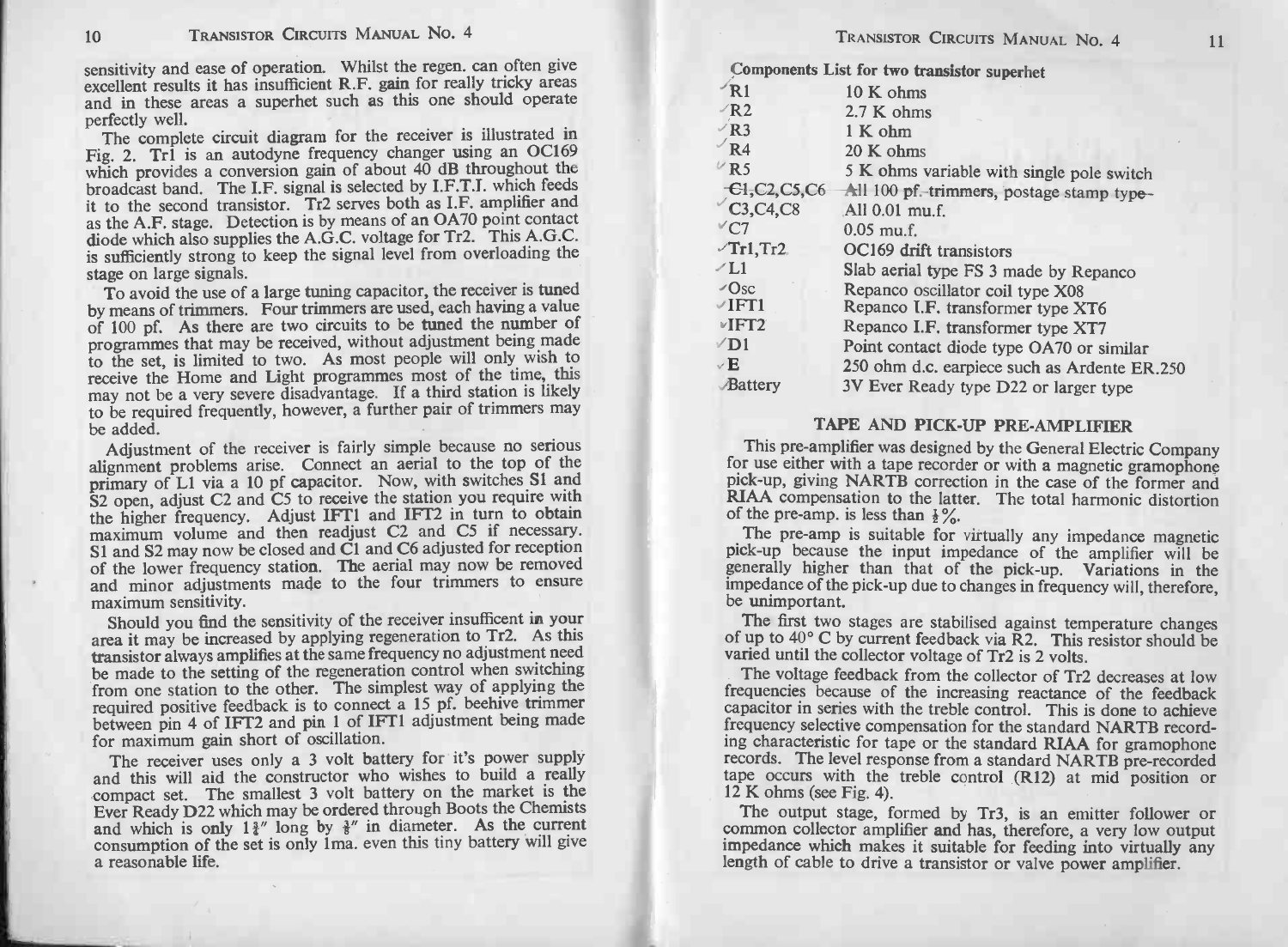



TRANSISTOR CIRCUITS MANUAL No. 4

TRANSISTOR CIRCUITS MANUAL NO. 4

13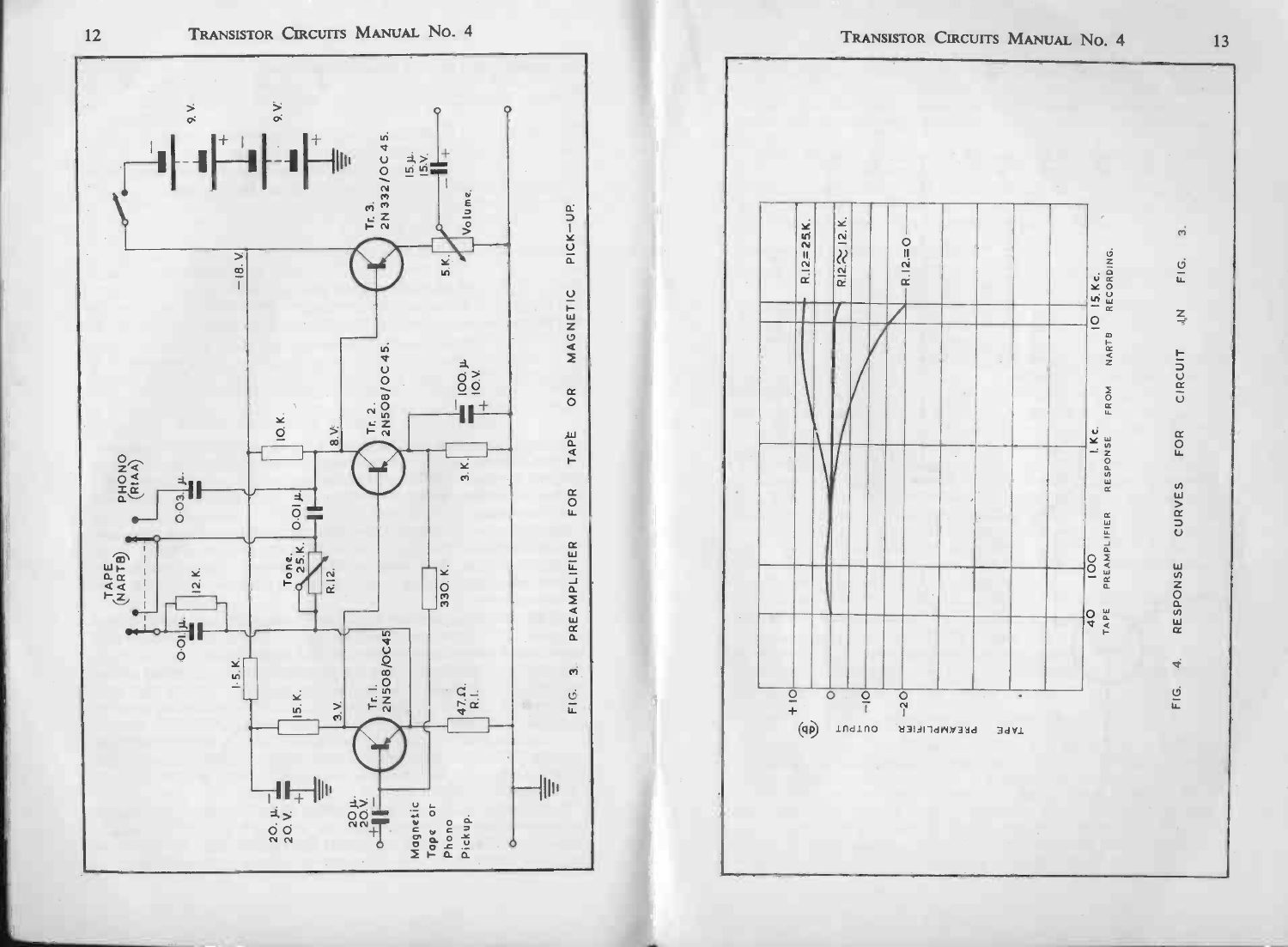

| $Resistors:$ —       | 500K, 25K, 5K-variable.               | 15K, 47 ohm, $1.5K \times 2$ , 12K, 8.2K—all $\frac{1}{2}$ watt fixed. |                                                                |
|----------------------|---------------------------------------|------------------------------------------------------------------------|----------------------------------------------------------------|
|                      | $15V.W., 0.01mf. \times 2, 0.03mf.$   | Capacitors: $-20$ mf. $\times$ 2 $-20$ V.W., 100mf. 10V.W., 10mf.      |                                                                |
| $Transistors := Tr1$ | 2N508<br>2N508<br>Tr2<br>2N322<br>Tr3 |                                                                        | A suitable equivalent for any of<br>these is the Mullard OC45. |

TRANSISTON CIRCUITS MANUAL No. 4<br>
For optimum operation the treble control should have a linear<br>
track and the volume control of level control and the volume simple log-<br>
track. For the power tupply two PP3 batteries may

10 mf. electrolytic 15 V.W.<br>3 WATT HI-FI AMPLIFIER<br>In Transistor Circuits Manual No. 2, I described a high per-

formance one watt amplifier designed by G.E.C. From the number of letters and telephone calls I received concerning this circuit it evidently proved very popular but many readers asked for an In Transistor Circuits Manual No. 2, I described a high per-<br>formance one watt amplifier designed by G.E.C. From the number<br>of letters and telephone calls I received concerning this circuit<br>it evidently proved very popular response and other characteristics of their smaller unit.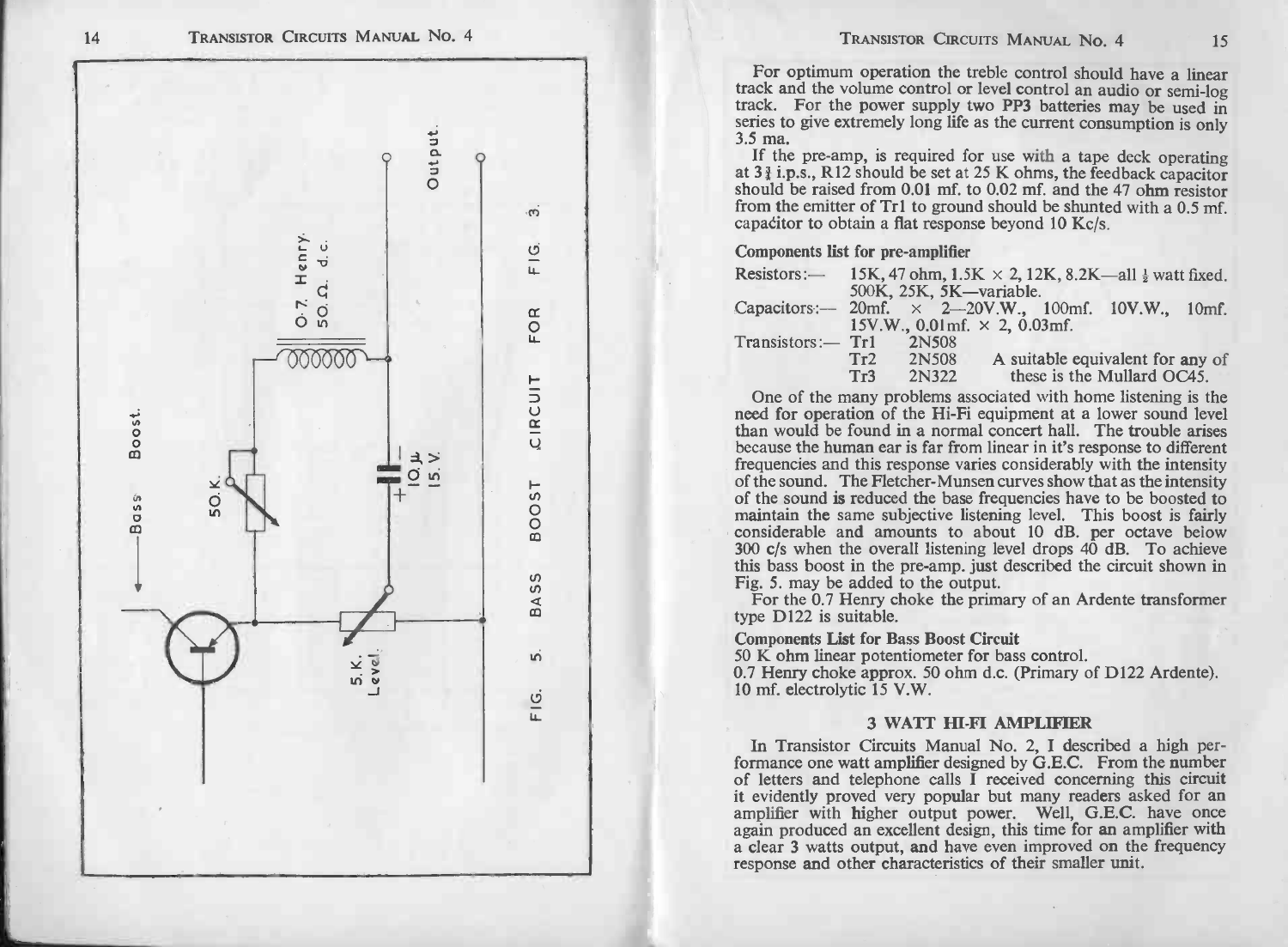

IF TRANSISTOR CIRCUITS MANUAL NO. 4 17<br>If the amplifier is used with the pre-amplifier of Fig. 3., the first transistor, Tr<sub>1</sub>, may be omitted and the output from the pre -amplifier is used with the pre-amplifier of Fig. 3, the first transistor, Tr1, may be omitted and the output from the pre-amp. connected to the base of Tr2.<br>To avoid the use of an output transformer, which would be

pre-amp. connected to the base of Tr2.<br>To avoid the use of an output transformer, which would be required,<br>rather bulky because of the low d.c. resistance that would be required,<br>a single ended output stage is used, direct a single ended output stage is used, directly coupled to the loud-<br>speaker which should have a voice coil of from 3 to 5 ohms.<br>The output transistors are in series across the power supply so

that each operates from only 6 volts. Forward bias of between 2 and 5 ma, is applied by means of R12 and R13 to prevent crossover distortion. 6 dB of negative feedback at  $400c/s$  is applied transistors are GET115's mounted on  $3'' \times 3''$  fins to act as heat sinks.

from the loudspeaker to the base of the driver. The output<br>transistors are GET115's mounted on  $3'' \times 3''$  fins to act as heat<br>sinks.<br>The driver transistor, a GET116, operates as a class A amplifier<br>dissipating 320mW. with former which may be either a Colne Electric 05009 or a Parmeko P2943 (see components list). Because of the high current level at which this stage operates the input and output impedances are very low, making is either a Colne Electric 05009 or a Parmekon-<br>P2943 (see components list). Because of the high current level at<br>which this stage operates the input and output impedances are<br>very low, making it necessary frequency selective negative negative negative feedback. The pre-amplifier stage, which, as mentioned above, may be omitted, uses a GET116 biased to a collector current of 2.5mA.

frequency selective negative feedback.<br>The pre-amplifier stage, which, as mentioned above, may be<br>omitted, uses a GET116 biased to a collector current of 2.5mA.<br>The un-bypassed emitter resistor gives rise to a small amount negative feedback and increases, when, as increased to a collector current of 2,5mA.<br>The un-bypassed emitter resistor gives rise to a small amount of<br>negative feedback and increases the input impedance to about<br>5K ohms, th negative feedback and increases the input imped<br>5K ohms, thus providing a suitable load for the s<br>of a conventional transistor broadcast receiver.<br>The performance figures given for this amplifier<br>as follows:--

| The un-bypassed emitter resistor gives rise to a small amount of<br>negative feedback and increases the input impedance to about<br>5K ohms, thus providing a suitable load for the second detector<br>of a conventional transistor broadcast receiver. |                   |
|---------------------------------------------------------------------------------------------------------------------------------------------------------------------------------------------------------------------------------------------------------|-------------------|
| The performance figures given for this amplifier by G.E.C. are<br>as follows:—                                                                                                                                                                          |                   |
| Input resistance of pre-amplifier at 400 $c/s$                                                                                                                                                                                                          | 5K ohms           |
| Input voltage to pre-amplifier for 3 W output                                                                                                                                                                                                           | 150 mV.           |
| Input resistance of driver at 400 c/s                                                                                                                                                                                                                   | 75 ohms           |
| Input voltage to driver for 3 W output                                                                                                                                                                                                                  | $80 \text{ mV}$ . |
| Power gain with preamplifier stage                                                                                                                                                                                                                      | 58 dB.            |
| Power gain without preamplifier stage                                                                                                                                                                                                                   | $45 \text{ dB}$ . |
| Total quiescent current at 20 °C                                                                                                                                                                                                                        | $65 \text{ mA}$ . |
| Total current at 3 W output                                                                                                                                                                                                                             | $400$ mA.         |
| Peak power dissipation of each output transistor 800 mW.                                                                                                                                                                                                |                   |
| 20 c/s to 30 Kc/s $\pm$ 1 $\frac{1}{2}$ dB.<br>Frequency response                                                                                                                                                                                       |                   |
| Total harmonic distortion at 400 c/s, 3 W output less than $5\%$                                                                                                                                                                                        |                   |
| As no output transformer is used problems of component layout                                                                                                                                                                                           |                   |
| do not arise, there being no components to interact. With the                                                                                                                                                                                           |                   |
| transistors specified, stable operation is possible up to a tem-                                                                                                                                                                                        |                   |
| perature of 55°C assuming normal use on speech and music.                                                                                                                                                                                               |                   |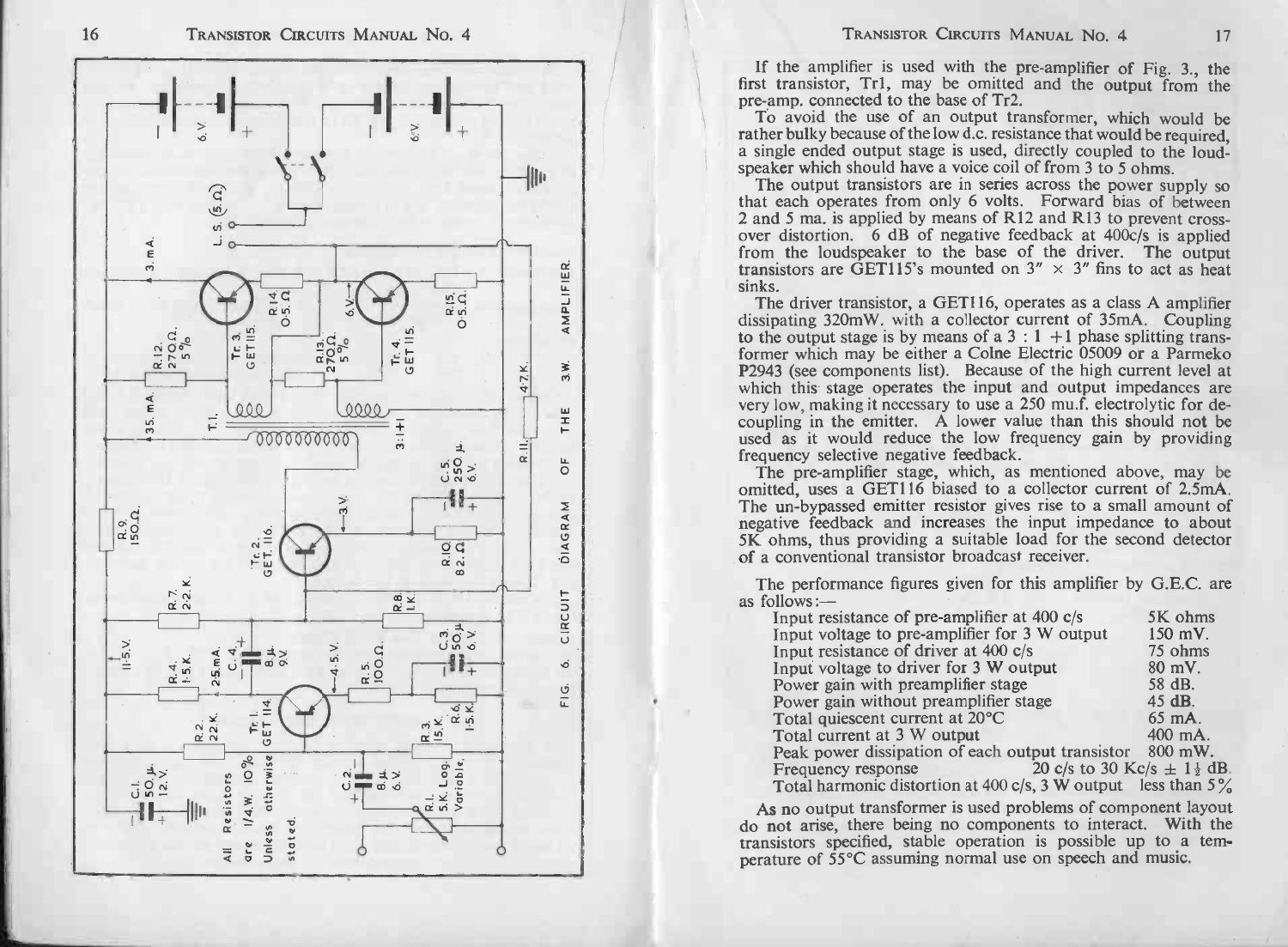18 **TRANSISTOR CIR**<br>Components List<br>*Resistors* all  $\frac{1}{4}$  watt 10% unless Components List<br>Resistors all  $\frac{1}{4}$  watt 10% unless<br>otherwise stated. Capacitors Components List<br>
Resistors all  $\frac{1}{4}$  watt 10% unless<br>
otherwise stated.<br>
R1 5K ohm log. variable C1 5mu.f. 12V.W. TRANSISTOR CIRCUITS MANUAL No. 4<br> **Components List**<br>
Resistors all  $\frac{1}{4}$  watt 10% unless<br>
otherwise stated.<br>
R1 5K ohm log. variable<br>
R2 22K ohm C2 8mu.f. 6V.W.

|                 |                         | $\sim$ 0.000 0.000 0.000 0.000 0.000 0.000 0.000 0.000 0.000 0.000 0.000 0.000 0.000 0.000 0.000 0.000 0.000 0.000 0.000 0.000 0.000 0.000 0.000 0.000 0.000 0.000 0.000 0.000 0.000 0.000 0.000 0.000 0.000 0.000 0.000 0.000 |
|-----------------|-------------------------|--------------------------------------------------------------------------------------------------------------------------------------------------------------------------------------------------------------------------------|
| R1              | 5K ohm log. variable    | $C1$ 5 mu.f. 12 V.W.                                                                                                                                                                                                           |
| R2              | 22K ohm                 | C2<br>8mu.f. 6V.W.                                                                                                                                                                                                             |
| R3              | $15K$ ohm               | C3 50mu.f. 6V.W.                                                                                                                                                                                                               |
| R <sub>4</sub>  | $1.5K$ ohm              | C4 8mu.f. 9V.W.                                                                                                                                                                                                                |
| R <sub>5</sub>  | $100$ ohm               | C5 250mu.f. 6V.W.                                                                                                                                                                                                              |
| R6              | $1.5K$ ohm              | Transistors (G.E.C.)                                                                                                                                                                                                           |
| R7              | $2.2K$ ohm              | Tr1 GET114                                                                                                                                                                                                                     |
| R8              | 1K ohm                  | Tr <sub>2</sub> GET116                                                                                                                                                                                                         |
| R9              | $150$ ohm               |                                                                                                                                                                                                                                |
| R <sub>10</sub> | 82 ohm                  | Tr3 GET115 matched<br>Tr4 GET115 matched                                                                                                                                                                                       |
| R11             | $4.7K$ ohm              | <b>Speaker</b>                                                                                                                                                                                                                 |
| R <sub>12</sub> | 270 ohm $5\%$           | Voice coil 3 to 5 ohms                                                                                                                                                                                                         |
| R13             | 270 ohm $5\%$           |                                                                                                                                                                                                                                |
|                 | R <sub>14</sub> 0.5 ohm |                                                                                                                                                                                                                                |
| R <sub>15</sub> | $0.5$ ohm               |                                                                                                                                                                                                                                |

18 **TRANSISTOR CIRCUITS MANUAL No. 4**<br> **Components List**<br>
Resistors all 1 watt 10% unless<br>
otherwise stated. Capacitors<br>
R1 5K ohm log. variable C1 5mu.f. 12V.W.<br>
R2 22K ohm C2 8mu.f. 6V.W.<br>
R3 15K ohm C3 50mu.f. 6V.W. Components List<br>
Resistors all 1 watt 10% unless<br>
otherwise stated.<br>
R1 5K ohm log. variable<br>
R2 22K ohm C2 8mu.f. 6V.W.<br>
R3 15K ohm C3 50mu.f. 6V.W.<br>
R4 1.5K ohm C4 8mu.f. 9V.W. Components List<br>
Resistors all 1 watt 10% unless<br>
otherwise stated.<br>
R1 5K ohm log. variable<br>
R2 22K ohm C2 8mu.f. 6V.W.<br>
R3 15K ohm C3 50mu.f. 6V.W.<br>
R5 100 ohm C4 8mu.f. 9V.W.<br>
R5 100 ohm C4 8mu.f. 9V.W. Resistors all  $\frac{1}{8}$  watt 10% unless<br>
otherwise stated.<br>
R1 5K ohm log. variable<br>
R2 22K ohm C2 8mu.f. 6V.W.<br>
R3 15K ohm C3 50mu.f. 6V.W.<br>
R5 100 ohm C5 250mu.f. 6V.W.<br>
R6 1.5K ohm C5 250mu.f. 6V.W.<br>
R7 2.2K ohm Transis Tr3 GET115 matched<br>Tr4 GET115 matched<br>Speaker<br>Voice coil 3 to 5 ohms<br>TRANSFORMER

The transformer should have the lowest possible d.c. resistance TRANSFORMER<br>The transformer should have the lowest possible d.c. resistance<br>consistent with a high primary inductance. Cross over transients The transformer should have the lowest possible d.c. resistance<br>consistent with a high primary inductance. Cross over transients<br>at high frequencies are reduced if bifilar secondaries are used.<br>The transformer in the prot

gh frequencies are reduced if bifilar seconditions that the prototype had the  $\frac{11}{11}$ <br>Turns ratio  $\frac{3}{11}$  + 1<br>Primary inductance  $\frac{11}{11}$  Henries

e transformer in the prototype had<br>
:--<br>
Turns ratio 3 : 1 +<br>
Primary inductance 1.1 Hen<br>
Primary resistance 18 ohms Secondary inductance 3 : 1 + 1<br>
Primary inductance 1.1 Henries<br>
Primary resistance 18 ohms<br>
Secondary resistance 8.5 ohms each half<br>
Suitable commercial types are Frimary inductance<br>
Primary resistance<br>
Secondary resistance<br>
Secondary resistance<br>
ble commercial types are<br>
Colne Electric Limited 05009\* Primary inductance<br>
Primary resistance 18 ohm<br>
Secondary resistance 8.5 ohn<br>
colne Electric Limited 05009\*<br>
Parmeko Limited P.2943\* \* Colne Electric Limited<br>Parmeko Limited<br>\* Bifilar windings. \* Bifilar windings.<br>
\* Bifilar windings.<br>
MINIATURE MAINS POWER SUPPLIES FOR TRANSISTOR

## EQUIPMENT MINIATURE MAINS POWER SUPPLIES FOR TRANSISTOR<br>Experimentors who use transistor and other low power equipment<br>often find it infuriating to have to use batteries all the time. One

MINIATURE MAINS POWER SUPPLIES FOR TRANSISTOR<br>EQUIPMENT<br>for not a particular batteries all the time. One<br>never really knows whether or not a particular battery is fresh and<br>one of the exact voltage one requires is rarely o never really knows whether or not a particular battery is fresh and<br>one of the exact voltage one requires is rarely on hand. These<br>simple power supply circuits are designed to overcome this problem<br>and, in addition, may be

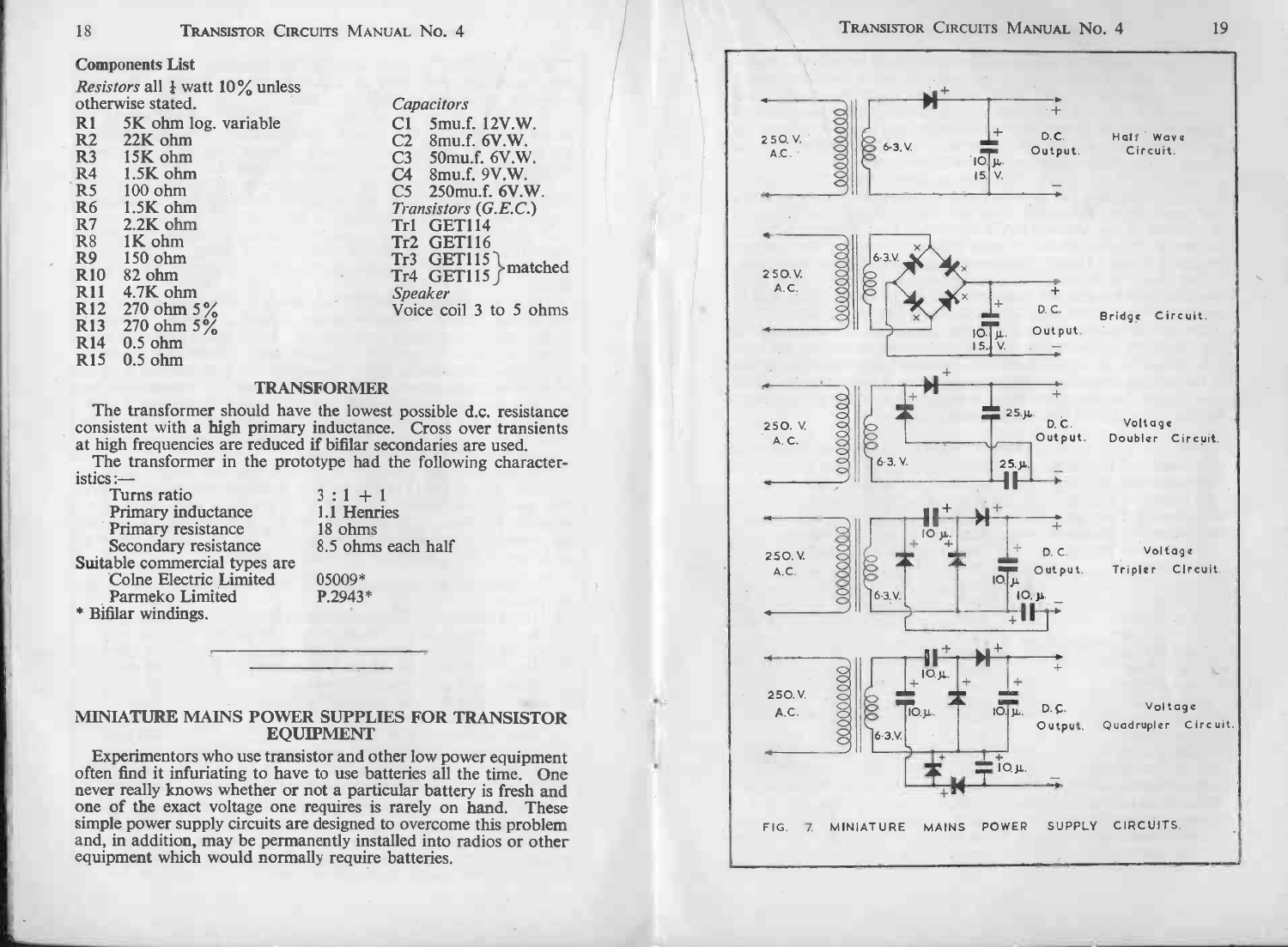| 20                                                                                                                                                                                                                                                                                                                                                                                                                                                                                                                                                                                                                                                                                                                                                          | <b>TRANSISTOR CIRCUITS MANUAL NO. 4</b> |                       | TRANSISTOR CIRCUITS MANUAL NO. 4<br>21                                                                                                                                                                                                                                                                                                                                                                                                                                                                                                                                                                                                                      |
|-------------------------------------------------------------------------------------------------------------------------------------------------------------------------------------------------------------------------------------------------------------------------------------------------------------------------------------------------------------------------------------------------------------------------------------------------------------------------------------------------------------------------------------------------------------------------------------------------------------------------------------------------------------------------------------------------------------------------------------------------------------|-----------------------------------------|-----------------------|-------------------------------------------------------------------------------------------------------------------------------------------------------------------------------------------------------------------------------------------------------------------------------------------------------------------------------------------------------------------------------------------------------------------------------------------------------------------------------------------------------------------------------------------------------------------------------------------------------------------------------------------------------------|
| To keep the cost of the units low a standard 6.3V heater trans-<br>former has been used in every case and the diodes are the ordinary<br>germanium point contact types which can often be bought from<br>surplus stores for as little as a shilling. Despite the fact that the<br>output voltage of the transformer is always 6.3, the output from the<br>power pack may be anything from 6.3 to 35V depending on the<br>circuit configuration used and the load on the circuit.<br>The amount of current that can be drawn from the circuit is<br>limited by the max. permissible forward current of the diode used,<br>this figure being obtainable from the manufacturers specification.<br>In the case of the Mullard OA70 and OA81 the maximum forward |                                         |                       | Many types of diode, other than the point contact germanium<br>types used here, may be used to advantage in this type of circuitry.<br>Silicon junction diodes, when available, are ideal because of their<br>high power handling capacity and small size. The output voltage<br>for a given current will vary considerably with the type of diode<br>used and care should be taken to ensure that the voltage is never<br>higher than the transistors in the equipment can withstand.<br>The values given for the electrolytic smoothing capacitors are<br>not particularly critical but be careful not to exceed the working<br>voltage of the type used. |
| current is 50 mA. which is more than sufficient for the average<br>transistor circuit. Usually the current required will be less than 5mA.                                                                                                                                                                                                                                                                                                                                                                                                                                                                                                                                                                                                                  |                                         |                       | 5,000 c/s TO 2 mc/s SIGNAL INJECTOR                                                                                                                                                                                                                                                                                                                                                                                                                                                                                                                                                                                                                         |
| The choice of transformer is completely non-critical. Any type-                                                                                                                                                                                                                                                                                                                                                                                                                                                                                                                                                                                                                                                                                             |                                         |                       |                                                                                                                                                                                                                                                                                                                                                                                                                                                                                                                                                                                                                                                             |
| or make will be able to handle the power concerned and it will<br>usually be convenient to select the smallest size available.<br>The circuit diagrams for the power supply circuits are given in<br>Fig. 7. Five different circuits are shown the choice of the one<br>most suited to the constructors requirements being mainly a matter<br>of the voltage desired in relation to the current consumption. The<br>table below was compiled from measurements made using OA81<br>diodes. The GEX44 diode gives similar results.                                                                                                                                                                                                                            |                                         |                       | This little device is one of the most valuable assets a service<br>engineer or home constructor can have for testing or fault tracing.<br>It may be used for R.F., I.F. or A.F. equipment and is, therefore,<br>ideal for testing radio sets. As a high voltage is not produced the<br>unit cannot harm transistorised equipment.<br>The circuit diagram of the signal injector is shown in Fig. 8.<br>This type of circuit is known as a multivibrator and it operates as                                                                                                                                                                                  |
|                                                                                                                                                                                                                                                                                                                                                                                                                                                                                                                                                                                                                                                                                                                                                             |                                         |                       | follows:— When the unit is switched on both transistors conduct                                                                                                                                                                                                                                                                                                                                                                                                                                                                                                                                                                                             |
| Circuit                                                                                                                                                                                                                                                                                                                                                                                                                                                                                                                                                                                                                                                                                                                                                     | Current Drawn                           | <i>Voltage Output</i> | a relatively high level of current, about 6mA., this causes a sharp<br>drop in collector voltage and a positive going pulse is sent to the                                                                                                                                                                                                                                                                                                                                                                                                                                                                                                                  |
| Half wave and Bridge                                                                                                                                                                                                                                                                                                                                                                                                                                                                                                                                                                                                                                                                                                                                        | 0mA.                                    | 8.5                   | other transistor which counteracts the effect of the base bias                                                                                                                                                                                                                                                                                                                                                                                                                                                                                                                                                                                              |
| Half wave and Bridge                                                                                                                                                                                                                                                                                                                                                                                                                                                                                                                                                                                                                                                                                                                                        | 1mA.                                    | 7.5                   | resistor and switches the transistor off. This causes a negative                                                                                                                                                                                                                                                                                                                                                                                                                                                                                                                                                                                            |
| Half wave and Bridge                                                                                                                                                                                                                                                                                                                                                                                                                                                                                                                                                                                                                                                                                                                                        | 2mA.                                    | 7.0                   | going pulse which switches the first transistor on again. The                                                                                                                                                                                                                                                                                                                                                                                                                                                                                                                                                                                               |
| Half wave and Bridge                                                                                                                                                                                                                                                                                                                                                                                                                                                                                                                                                                                                                                                                                                                                        | 3mA.                                    | 7.0                   | output waveform should, in theory, be a square wave but in practice                                                                                                                                                                                                                                                                                                                                                                                                                                                                                                                                                                                         |
| Half wave and Bridge                                                                                                                                                                                                                                                                                                                                                                                                                                                                                                                                                                                                                                                                                                                                        | 4mA.                                    | 6.8                   | it will resemble the curve on the left hand side of Fig. 8. because of                                                                                                                                                                                                                                                                                                                                                                                                                                                                                                                                                                                      |
| Half wave and Bridge                                                                                                                                                                                                                                                                                                                                                                                                                                                                                                                                                                                                                                                                                                                                        | 5mA.                                    | 6.5                   | delayed collector conductivity.                                                                                                                                                                                                                                                                                                                                                                                                                                                                                                                                                                                                                             |
| Voltage doubler                                                                                                                                                                                                                                                                                                                                                                                                                                                                                                                                                                                                                                                                                                                                             | 0mA.                                    | 17.5                  | As the voltage rises very steeply to its maximum level, the                                                                                                                                                                                                                                                                                                                                                                                                                                                                                                                                                                                                 |
| Voltage doubler                                                                                                                                                                                                                                                                                                                                                                                                                                                                                                                                                                                                                                                                                                                                             | ImA.                                    | 16                    | output is very rich in harmonics of the fundamental frequency                                                                                                                                                                                                                                                                                                                                                                                                                                                                                                                                                                                               |
| Voltage doubler                                                                                                                                                                                                                                                                                                                                                                                                                                                                                                                                                                                                                                                                                                                                             | 2mA.                                    | 15                    | and as these extend throughout the broadcast band the oscillator                                                                                                                                                                                                                                                                                                                                                                                                                                                                                                                                                                                            |
| Voltage doubler                                                                                                                                                                                                                                                                                                                                                                                                                                                                                                                                                                                                                                                                                                                                             | 3mA.                                    | 14.5                  | may be used up to about 2 mc/s.                                                                                                                                                                                                                                                                                                                                                                                                                                                                                                                                                                                                                             |
| Voltage doubler                                                                                                                                                                                                                                                                                                                                                                                                                                                                                                                                                                                                                                                                                                                                             | 4mA.                                    | 14                    | The fundamental frequency of the multivibrator is determined                                                                                                                                                                                                                                                                                                                                                                                                                                                                                                                                                                                                |
| Voltage doubler                                                                                                                                                                                                                                                                                                                                                                                                                                                                                                                                                                                                                                                                                                                                             | 5mA.                                    | 13.5                  | by the products $Cl \times R4$ and $C2 \times R3$ which should be                                                                                                                                                                                                                                                                                                                                                                                                                                                                                                                                                                                           |
| Voltage tripler                                                                                                                                                                                                                                                                                                                                                                                                                                                                                                                                                                                                                                                                                                                                             | 0mA.                                    | 27                    | equal.                                                                                                                                                                                                                                                                                                                                                                                                                                                                                                                                                                                                                                                      |
| Voltage tripler                                                                                                                                                                                                                                                                                                                                                                                                                                                                                                                                                                                                                                                                                                                                             | 1mA.                                    | 22.5                  | 0.77                                                                                                                                                                                                                                                                                                                                                                                                                                                                                                                                                                                                                                                        |
| Voltage tripler                                                                                                                                                                                                                                                                                                                                                                                                                                                                                                                                                                                                                                                                                                                                             | 2mA.                                    | 20                    | The frequency will be approximately equal to -                                                                                                                                                                                                                                                                                                                                                                                                                                                                                                                                                                                                              |
| Voltage tripler                                                                                                                                                                                                                                                                                                                                                                                                                                                                                                                                                                                                                                                                                                                                             | 3mA.                                    | 17.5                  | $C1$ R4                                                                                                                                                                                                                                                                                                                                                                                                                                                                                                                                                                                                                                                     |
| Voltage tripler                                                                                                                                                                                                                                                                                                                                                                                                                                                                                                                                                                                                                                                                                                                                             | 4mA.                                    | 15                    | The frequency will be slightly reduced by the leakage currents                                                                                                                                                                                                                                                                                                                                                                                                                                                                                                                                                                                              |
| Voltage tripler<br>Voltage quadrupler                                                                                                                                                                                                                                                                                                                                                                                                                                                                                                                                                                                                                                                                                                                       | 5mA.                                    | 13<br>35              | of the transistors and as these are temperature dependent, the                                                                                                                                                                                                                                                                                                                                                                                                                                                                                                                                                                                              |
| Voltage quadrupler                                                                                                                                                                                                                                                                                                                                                                                                                                                                                                                                                                                                                                                                                                                                          | 0mA.<br>lmA.                            | 30                    | frequency will drop very slightly with an increase in temperature.                                                                                                                                                                                                                                                                                                                                                                                                                                                                                                                                                                                          |
| Voltage quadrupler                                                                                                                                                                                                                                                                                                                                                                                                                                                                                                                                                                                                                                                                                                                                          | 2mA.                                    | 26                    |                                                                                                                                                                                                                                                                                                                                                                                                                                                                                                                                                                                                                                                             |
| Voltage quadrupler                                                                                                                                                                                                                                                                                                                                                                                                                                                                                                                                                                                                                                                                                                                                          | 3mA.                                    | 22                    | The upper frequency limit of the harmonics in the output will<br>be determined by the rise time of the transistor used, that is, by                                                                                                                                                                                                                                                                                                                                                                                                                                                                                                                         |
| Voltage quadrupler                                                                                                                                                                                                                                                                                                                                                                                                                                                                                                                                                                                                                                                                                                                                          | 4mA.                                    | 18                    | the cut off frequency. Use of an R.F. transistor such as the OC45                                                                                                                                                                                                                                                                                                                                                                                                                                                                                                                                                                                           |
| Voltage quadrupler                                                                                                                                                                                                                                                                                                                                                                                                                                                                                                                                                                                                                                                                                                                                          | 5mA.                                    | 14                    | or OC169 will considerably increase this limit.                                                                                                                                                                                                                                                                                                                                                                                                                                                                                                                                                                                                             |
|                                                                                                                                                                                                                                                                                                                                                                                                                                                                                                                                                                                                                                                                                                                                                             |                                         |                       |                                                                                                                                                                                                                                                                                                                                                                                                                                                                                                                                                                                                                                                             |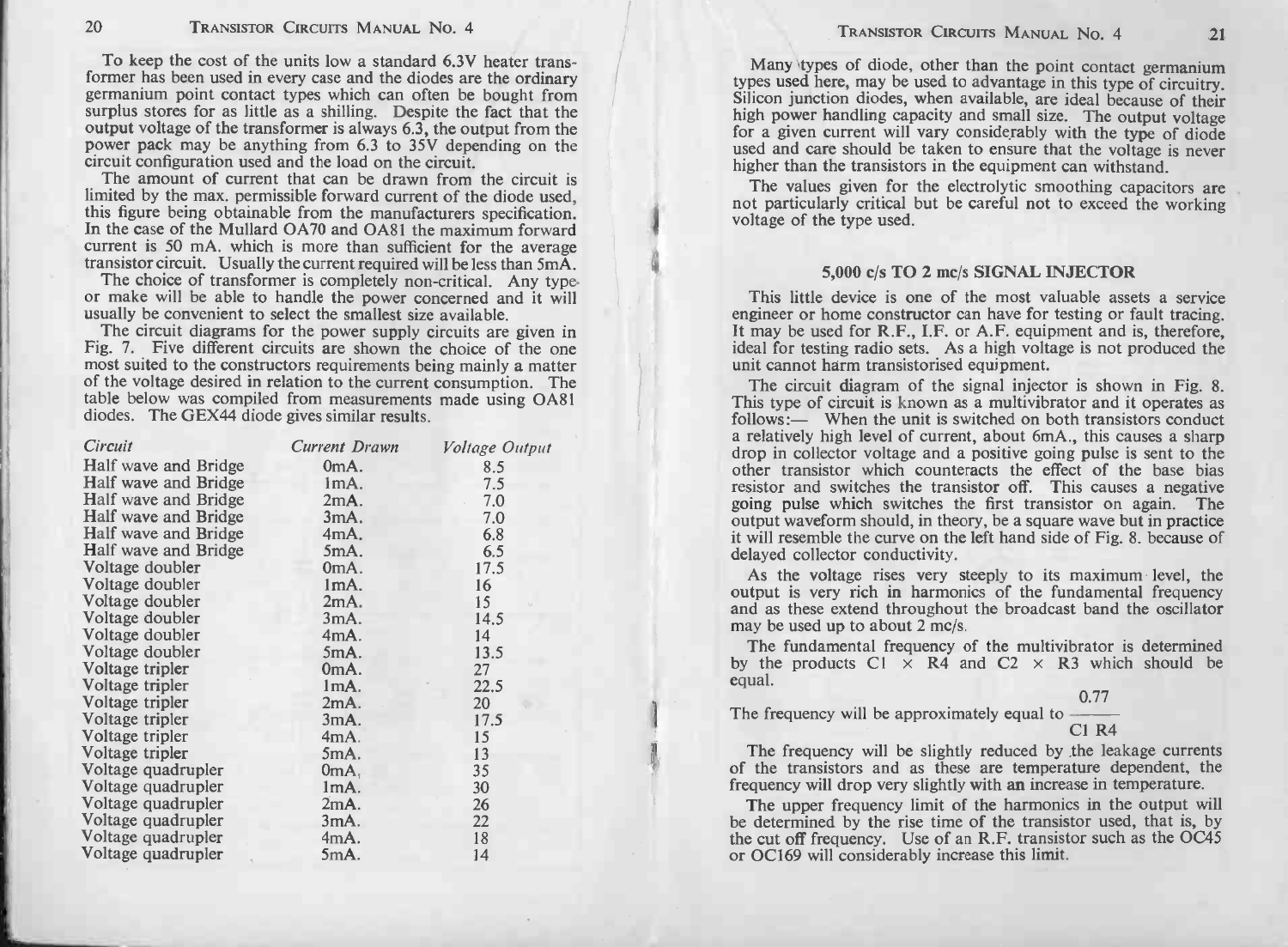

|                                                                                    |                                                              | TRANSISTOR CIRCUITS MANUAL NO. 4                     |                                                                                                                         |    |
|------------------------------------------------------------------------------------|--------------------------------------------------------------|------------------------------------------------------|-------------------------------------------------------------------------------------------------------------------------|----|
|                                                                                    | <b>Components List</b>                                       |                                                      |                                                                                                                         | 23 |
| $\overline{R}1$<br>R <sub>2</sub><br>R3<br>$\overline{R4}$<br>R <sub>5</sub><br>R6 | 1.8K<br>47 ohms<br>47K<br>47K<br>1.8 <sub>K</sub><br>47 ohms | C1<br>C <sub>2</sub><br>C <sub>3</sub><br>Tr1<br>Tr2 | $0.005$ mf.<br>$0.005$ mf.<br>$100$ pf.<br>OC70, OC71, OC45 or OC169<br>OC70, OC71, OC45 or OC169<br>Battery 3 or 4.5V. |    |

## SENSITIVE SUBMINIATURE RADIO USING A LOUDSPEAKER

R6 47 ohms Battery 3 or 4.5V.<br>
SENSITIVE SUBMINIATURE RADIO USING A<br>
LOUDSPEAKER<br>
By using the OC169 a receiver of small size but high sensitivity<br>
can be constructed without too many components. To obtain SENSITIVE SUBMINIATURE RADIO USING A<br>LOUDSPEAKER<br>By using the OC169 a receiver of small size but high sensitivity<br>can be constructed without too many components. To obtain<br>sufficient R.F. gain a regenerative detector is us **EXECUTE:** EVALUATE By using the OC169 a receiver of small size but high sensitivity<br>can be constructed without too many components. To obtain<br>sufficient R.F. gain a regenerative detector is used feeding a high<br>gain two t

The speaker is the new TSL/Lorenz LP45F which is a moving coil type and has a depth of only  $\frac{3}{4}$ . The magnet is made from ferrite instead of the more usual alnico and this results in the incredibly high field strengt pedance is 10 ohms and the output transformer should have a turns ratio of 10 : 1 to match this. This figure is not, however particularly critical.<br>The circuit diagram of the receiver is shown in Fig. 9. The aeria coil sh

pedance is 10 ohms and the output transformer should have a turns ratio of 10 : 1 to match this. This figure is not, however, particularly critical.<br>The circuit diagram of the receiver is shown in Fig. 9. The aerial coil particularly critical.<br>The circuit diagram of the receiver is shown in Fig. 9. The aerial<br>coil should be wound on  $\frac{1}{4}$ " or  $\frac{3}{8}$ " ferrite rod having a length of  $1\frac{3}{4}$ "<br>or more. Wind a layer of paper over the the turns side by side. The whole assembly should be wound sufficiently freely to enable it to be slid along the rod. This makes it possible to alter the inductance of the coil so that the m.w. band can be covered accurate it possible to alter the inductance of the coil so that the m.w.<br>band can be covered accurately. L2 should be wound with the<br>same gauge wire on a separate strip of paper and should also be<br>able to slide freely along the ro

band can be covered accurately. L2 should be wound with the same gauge wire on a separate strip of paper and should also be able to slide freely along the rod.<br>The turns ratio of the interstage transformer, T.1 may lie be The turns ratio of the interstage transformer, T.1 may lie between<br>4.5 : 1 and 10 : 1 the latter providing slightly more gain than the<br>former. The value of the electrolytic capacitors is **not** at all critical,<br>8 or 10 mf.

When the assembly of the receiver is completed it should be aligned as follows:—Set C1 and R1 roughly to their mid positions and slide L2 with respect to L1 until the receiver just oscillates. If no oscillations are obtai

R1 to adjust the amount of regeneration. It may be necessary to move L1 in order to cover the band properly in which case L2 will also have to be moved.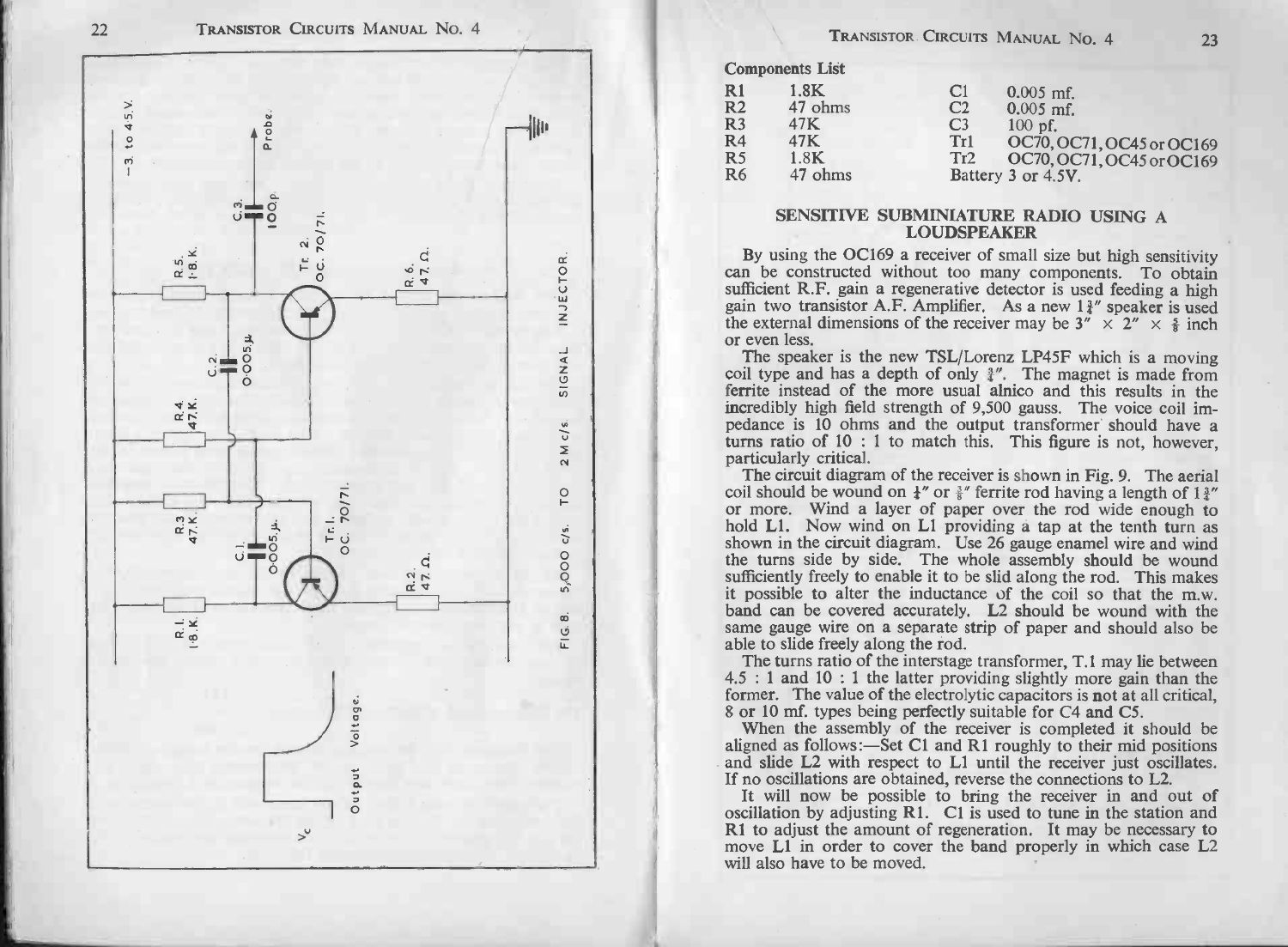

| R <sub>1</sub>  |                                         | 50K volume control with switch for battery. Fortiphone |
|-----------------|-----------------------------------------|--------------------------------------------------------|
|                 |                                         | type VS26 available from Technical Suppliers Limited.  |
| R <sub>2</sub>  | 150K ohm submin.                        | 400 pf. tuning cap. miniature<br>C1                    |
| R <sub>3</sub>  | 270K ohm submin.                        | solid dielectric type or post-                         |
| R4              | 5K ohm submin.                          | age stamp trimmer with knob.                           |
| R <sub>5</sub>  | 47K ohm submin.                         | C <sub>2</sub><br>$0.1$ mf.                            |
| <b>R6</b>       | $1K$ ohm submin.                        | C <sub>3</sub><br>30 to 100 mf, 6 or more              |
| T <sub>1</sub>  | $4.5:1$ or $10:1$ interstage            | working volts.                                         |
|                 | transformer.                            | C4<br>6 <sub>mf</sub>                                  |
| T <sub>2</sub>  | 10 : 1 output transformer               | C <sub>5</sub><br>6 <sub>mf</sub>                      |
| Tri             | OC169 Distributed by L1 and 2 See text. |                                                        |
|                 | <b>Technical Suppliers Ltd.</b>         | Loudspeaker. LP45F. Technical                          |
| Tr2             | OC71 or equivalent.                     | Suppliers Limited.                                     |
| Tr <sub>3</sub> | OC72 or equivalent.                     | Price 25/0d.                                           |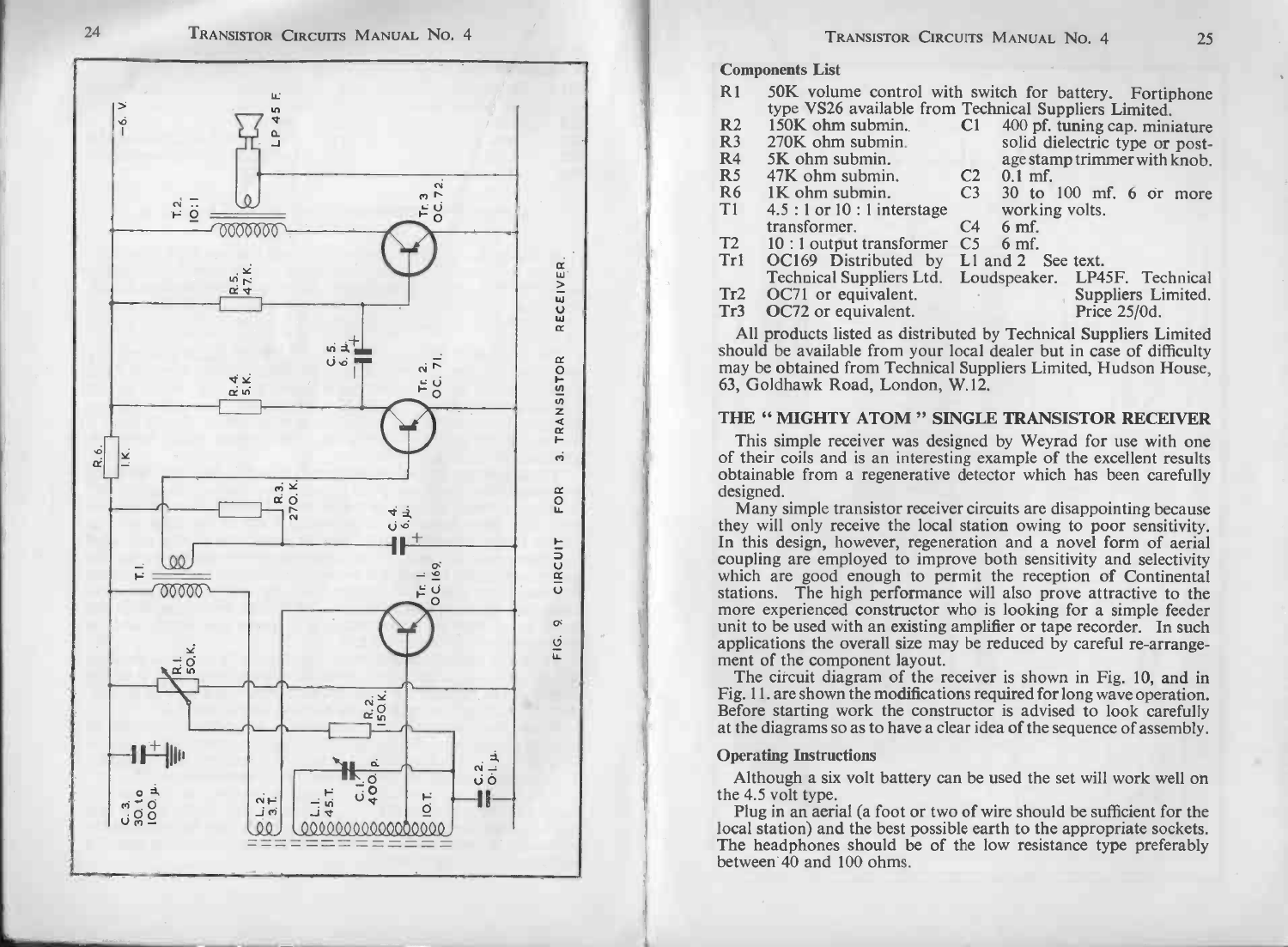The receiver requires careful tuning because it is very selective<br>and stations can easily be missed. Switch on and swing the tuning<br>control until the local station is heard. The potentiometer may be<br>used as a volume contro and stations can easily be missed. Switch on and swing the tuning control until the local station is heard. The potentiometer may be used as a volume control but for best reception it should be advanced until oscillation s wanced until oscillation starts. This is shown by a howling noise.<br>Reduce the control until oscillation just ceases as evidenced by the<br>clearer reception of the desired station. This setting of the poten-<br>tiometer will nee clearer reception of the desired station. This setting of the potentiometer will need to be changed as the tuning is varied and each control has a slight effect on the other. Best results will be obtained by slightly reset by slightly resetting the tuning capacitor after the most sensitive 28. The scenarios concerns Maxsum And 4<br>
The scenarios concerns and the scenarios of the scenarios of the scenarios of the scenarios of the scenarios of the scenarios of the scenarios of the scenarios of the scenarios of

## 15 -WATT PUBLIC ADDRESS AMPLIFIER

The advantages of transistors in public address systems are, of course, reduced weight, size and power consumption. **COURGE 15-WATT PUBLIC ADDRESS AMPLIFIER**<br>The advantages of transistors in public address systems are, of<br>course, reduced weight, size and power consumption.<br>This amplifier was designed by Mullard Limited and I would<br>like

The advantages of transistors in public address systems are, of course, reduced weight, size and power consumption.<br>This amplifier was designed by Mullard Limited and I would like to thank them for their permission to incl This amplifier was designed by Mullard Limited and I would<br>like to thank them for their permission to include it in this manual.<br>The frequency response, sensitivity and output power are more<br>than sufficient for the applica microphone to be used.<br>The Circuit Exensitivity being quite high enough to enable a low impedance<br>crophone to be used.<br>**Circuit**<br>The circuit diagram of the unit is shown in Figs. 12. and 13. The

The Circuit<br>The circuit diagram of the unit is shown in Figs. 12. and 13. The<br>output stage consists of a matched pair of OC26's in symmetrical The Circuit<br>The Circuit diagram of the unit is shown in Figs. 12. and 13. The<br>putput stage consists of a matched pair of OC26's in symmetrical<br>class B push-pull. Despite the fact that both collectors are connected The Circuit<br>The circuit diagram of the unit is shown in Figs. 12. and 13. The<br>output stage consists of a matched pair of OC26's in symmetrical<br>class B push-pull. Despite the fact that both collectors are connected<br>directly and emitter and not collector and emitter. The reason for using<br>this type of circuitry is that both collectors are at the same potential<br>and may therefore be connected to a common heat sink.<br>0.5 ohm emitter resistors are u as common emitter amplifiers because the input is between based and emitter and not collector and emitter. The reason for using this type of circuitry is that both collectors are at the same potential and may therefore be

and may therefore be connected to a common heat sink.<br>0.5 ohm emitter resistors are used to provide thermal stability at<br>high ambient temperatures. RV19 and RV20 provide a forward<br>bias to avoid crossover distortion and the tapped choke having a total d.c. resistance of less than 0.2 ohms and an inductance of more than 100 mH. This component may be home made.

| Current consumption-no signal | $220 \text{ mA}$ .          |
|-------------------------------|-----------------------------|
| speech & music                | 800 mA, approx.             |
| Sensitivity (for full output) | $0.2$ uA.                   |
|                               | $0.2$ mV.                   |
| Input impedance               | $1K$ ohm                    |
| Distortion at full output     | less than $4\%$             |
| Frequency response            | 150 to 7,000 c/s $\pm$ 3dB. |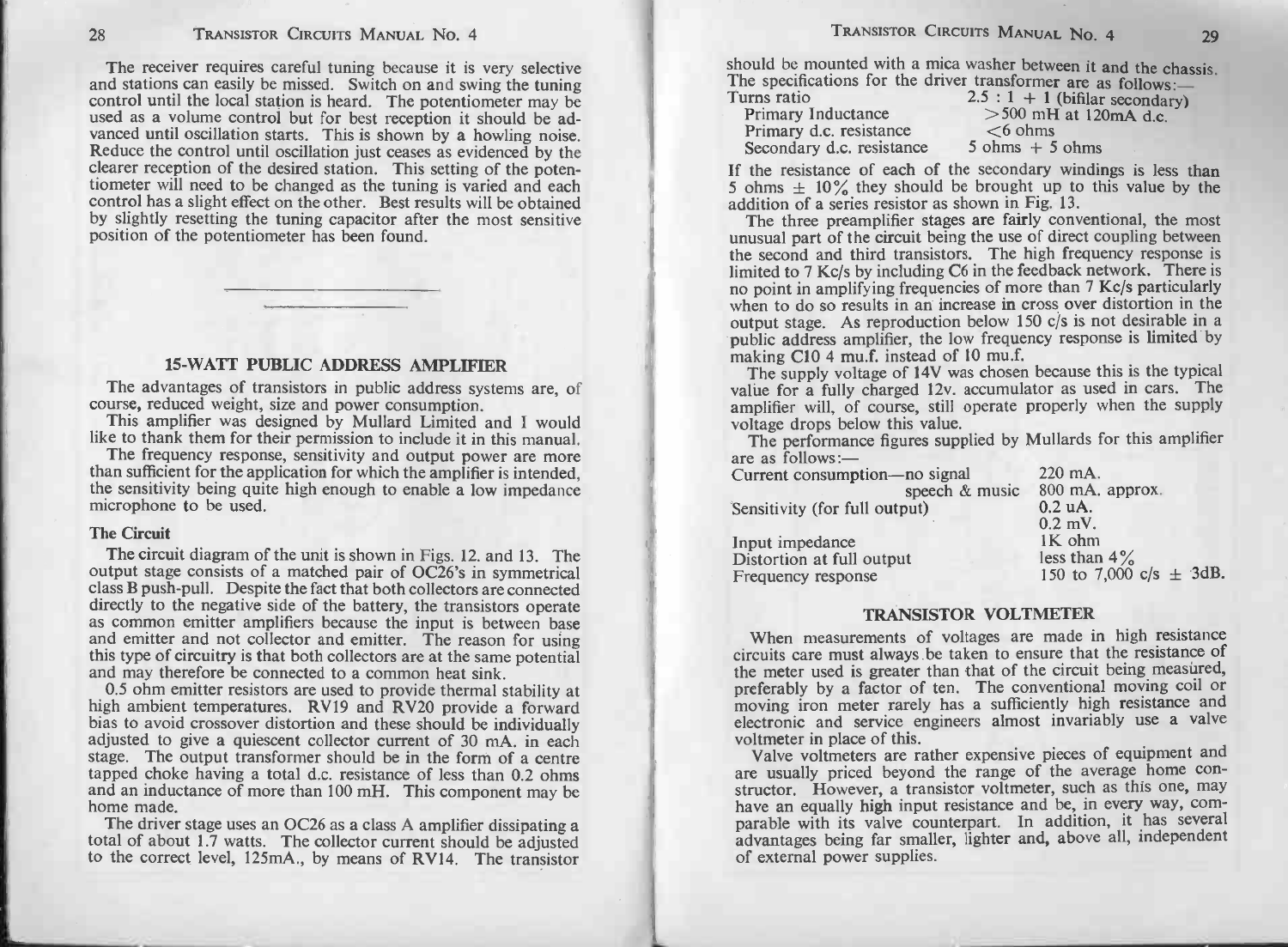



 $\overline{0}$ 30

 $31$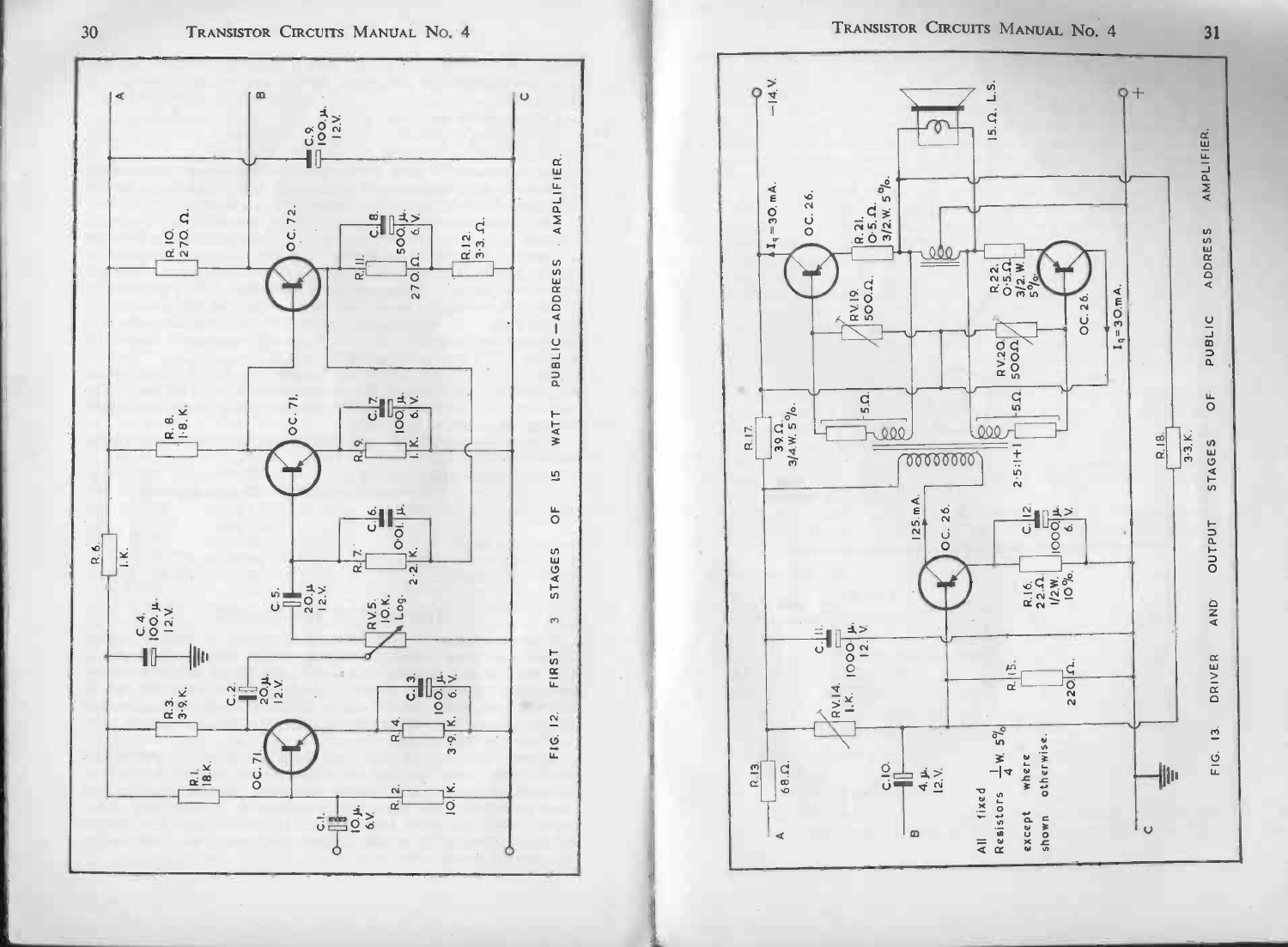

TRANSISTOR CIRCUITS MANUAL No. 4 33<br>The circuit diagram of the unit is shown in Fig. 14. The input<br>resistance on the highest range is 15 M ohms and is generally 150K<br>ohms per volt. The circuit diagram of the unit is shown in Fig. 14. The input<br>istance on the highest range is 15 M ohms and is generally 150K<br>ms per volt.<br>The mode of operation is simply explained; when a voltage is

The circuit diagram of the unit is shown in Fig. 14. The input<br>resistance on the highest range is 15 M ohms and is generally 150K<br>ohms per volt.<br>The mode of operation is simply explained; when a voltage is<br>applied to the i a typical example let us assume that the input voltage is 1 volt<br>and that the switch is in the position shown in the diagram. The<br>base-emitter resistance is low enough to be ignored so the current circuit and will deflect the needle of the micro-ammeter. Taking a typical example let us assume that the input voltage is 1 voltand that the switch is in the position shown in the diagram. The base-emitter resistance is l a current gain of 40 times, which is typical for an OC71, this will result in a collector current of 268 microamps. This will be shared between the meter and the sensitivity control so that only 100 micro-<br>amps actually fl base-emitter resistance is low enough to be ignored so the current this generates will be, by ohm's law, 6.7 microamps. Assuming a current gain of 40 times, which is typical for an OC71, this will result in a collector cur still have a collector current which would tend to deflect the meter<br>and make accurate readings impossible, so a cancelling current<br>in the opposite direction is provided by R5, R6 and B2.

Before using the meter, short circuit the input and adjust R6 until the meter reads zero. If zero balance cannot be obtained in Before using the meter, short circuit the input and adjust R6<br>until the meter reads zero. If zero balance cannot be obtained in<br>the cool position, of S2, close this switch to the warm position,<br>but make sure that R6 is not e cool position of S2, close this switch to the warm position<br>it make sure that R6 is not turned to too low a value or the meter<br>Il be damaged. Now connect a known voltage to the inpu<br>ich as a Mallory mercury cell which is (such as a Mallory mercury cell which is  $1.34V$ ) and adjust  $R\overline{4}$  so that the dial indicates this value.<br>If you already possess a multimeter, with a 100 microamp range this may be used and the rest of the components

the built into the<br>Components List will be daniaged. Not<br>
(such as a Mallory me<br>
that the dial indicates t<br>
If you already pos<br>
range this may be used<br>
be built into the case of<br>
Components List<br>
R1 15 M ohm Final the dial indicates the standard post that is may be used<br>the built into the case of<br>Components List<br>R1 15 M ohm<br>R2 1.5 M ohm

|                        | If you already possess a multimeter, with a<br>range this may be used and the rest of the compo |
|------------------------|-------------------------------------------------------------------------------------------------|
|                        | be built into the case or incorporated as an add o                                              |
| <b>Components List</b> |                                                                                                 |
| R1                     | 15 M ohm                                                                                        |
| R <sub>2</sub>         | $1.5 M$ ohm                                                                                     |
| R <sub>3</sub>         | 150K ohm                                                                                        |
| R <sub>4</sub>         | 10K ohm potentiometer                                                                           |
| R <sub>5</sub>         | 47K ohm 20%                                                                                     |
| R <sub>6</sub>         | 50K ohm potentiometer                                                                           |
| S1                     | Single pole, three way switch                                                                   |
| S <sub>2</sub>         | Single pole, on/off switch                                                                      |
| B1 & B2                | Single penlight or slim penlight cells                                                          |
| Transistor             | OC71 or equivalent                                                                              |
| М                      | 100 microamps F.S.D.                                                                            |

The two batteries may be soldered into the circuit and will last as long as their normal shelf life because of the tiny current drain of the unit.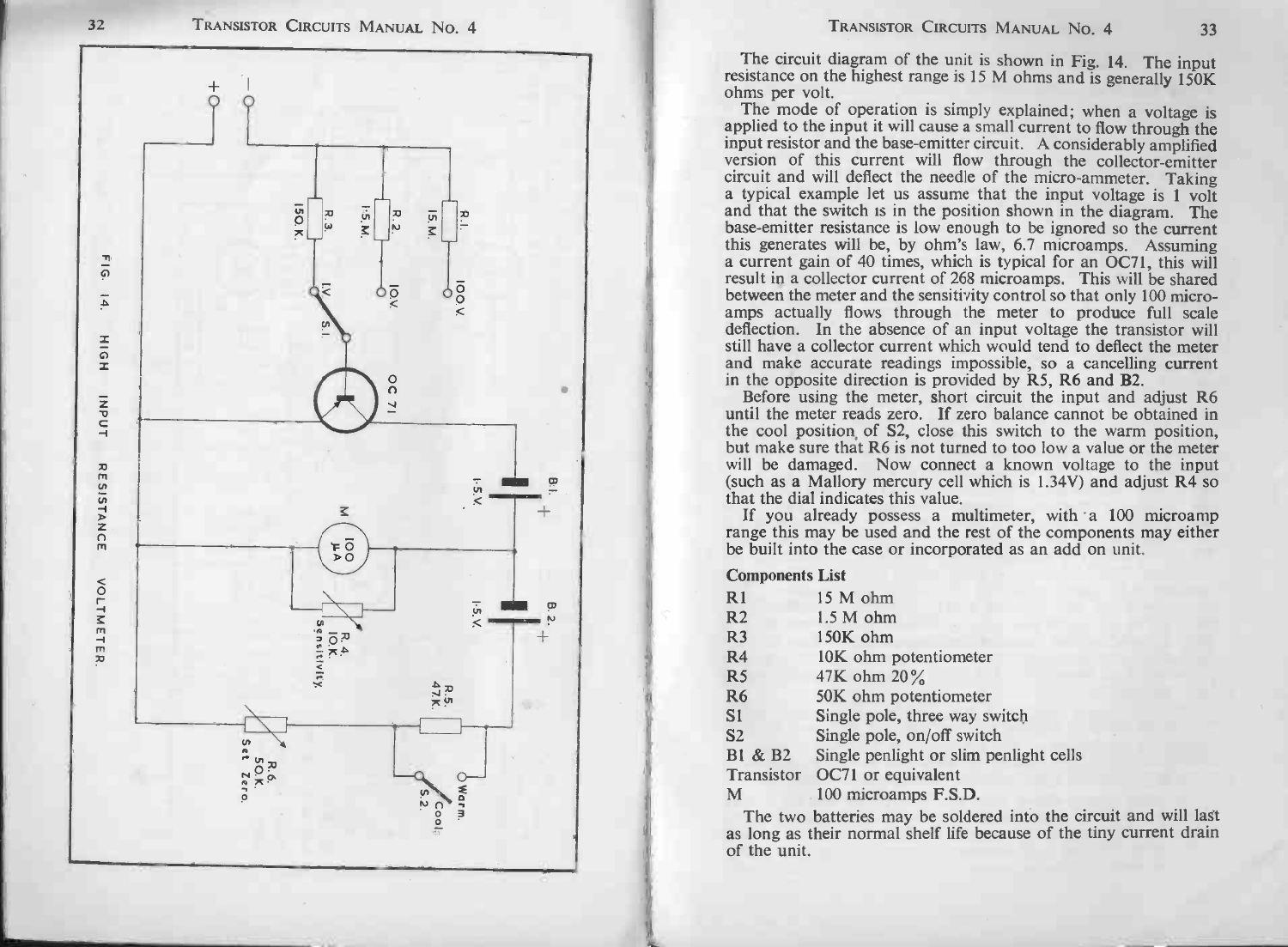## SIMPLE EARPIECE REFLEX RECEIVER

The regenerative/reflex type of receiver has now become quite commonplace and, because of the small number of components required for a good level of performance, is almost invariably used in the cheaper type of kit. The principle of the circuit is simply that the first transistor, besides amplifying at R.F. is reflexed to amplify at A.F. and act as the driver for the output stage. In addition to this, regeneration is often employed to increase the R.F. gain and sensitivity as in the receiver described here.

Many of the designs that have been produced and described in books and journals give excellent performance but they rarely lend themselves to miniaturisation because they use R.F. chokes which are only available in rather large sizes. This set, however, has been designed specifically to avoid the use of any transformers or chokes and may, therefore, be built very compactly.

The tuned circuit consists of a small ferrite rod aerial, L, and a postage stamp trimmer with a knob fitted to it's 6BA screw. Cl. The aerial coil is tapped to match the input impedance of Tr1, an OC44. The signal is fed to the base from the end of the coil rather than from the tap so that feedback from the collector, which is 180° out of phase with the base, may be applied to the other end. The phase change resulting from the finite transit time in the 0C44 is small enough to be ignored at medium waveband frequencies so this arrangement results in positive feedback.

The R.F. output from Tr1 is mainly fed to the two diodes via C4. A small proportion, however, is fed back to the tuned circuit via R1 and C2 to provide regeneration. The collector load for Trl is resistive and has a total value of 10 K ohms, split into two 5 K ohm resistors to separate the R.F. and A.F. outputs from the transistor. The R.F. output is demodulated by D1 and D2 and the resultant A.F. signal applied to the base of the transistor. The output from D1 also contains a D.C. component which is proportional to the signal and tends to reduce the base bias on Tr1 thereby reducing the collector current, since the gain is very dependent upon operating current in this type of circuit this system provides a high degree of A.G.C. and also prevents oscillation at high signal levels.

The A.F. output from Tr1 is R.C. coupled to the output stage. This stage drives a hearing aid type earpiece or a pair of high impedance headphones. The impedance is not very critical and reasonable results will be obtained even with low impedance units but high impedance types certainly provide more volume.

The total current drawn from the battery with this set is only about  $\frac{1}{2}$  mA so the type of battery you need will depend upon the case size. For very small receivers the Ever Ready D22 is ideal as it is only  $1\frac{3}{4}$ " long  $\times \frac{3}{4}$ " diameter.

## Constructional Details

The only component that has to be home made is the ferrite rod aerial. This consists of a total of 55 turns of 34 gauge enamelled wire wound on a  $2\frac{1}{2}$  length of ferrite rod with a tap at the 10th turn. A single layer of paper should be wound between the rod and the wire.<br>The layout is not critical and may be arranged to suit the con-

structor. An idea of how small the set may be made is given by the diagram in Fig. 16. This diagram just shows the positioning of the main component and may be used as a guide by the constructor. Varying the value of  $R2$  may improve the performance. With

some transistors 800 K or 500 K may give better results.<br>In operation R1 is used to control the regeneration and hence the

volume. Before tuning in a station it should be adjusted just short of the point of oscillation and then readjusted for maximum performance when the required station has been selected by C1.

Like all receivers using ferrite rod aerials this set is directional and will receive signals best when turned at right angles to the direction of the transmitter.<br>If the size of the receiver does not matter, performance being a

major consideration, R4 may be replaced by an R.F. choke of 1 to 5 mH. inductance and R5 by an A.F. choke the value of which is not critical. If these additions are made, care must be taken to ensure that no inductive coupling occurs between the R.F.C. and L. For all reasonable signal strength areas, however, these additions are unnecessary.

Components List

| $R1 &$ & S     | 50 K ohm volume control with switch (Fortiphone<br>type VS26 is suitable)               |
|----------------|-----------------------------------------------------------------------------------------|
| R <sub>2</sub> | 1 M ohm or less (see text)                                                              |
| R3 & R4        | 5 K ohm $20\%$                                                                          |
| R <sub>5</sub> | 220 K ohm $20\%$                                                                        |
| C1             | 250 pf. postage stamp trimmer                                                           |
| C <sub>2</sub> | $5$ pf.                                                                                 |
| C <sub>3</sub> | $0.001$ mu.f.                                                                           |
| C4             | $100$ pf.                                                                               |
| C <sub>5</sub> | 1 mu.f. 3 volts working or more. Any higher value of<br>capacitor will be satisfactory. |
| L              | 55 turns. 34 gauge wire on $\frac{1}{2}$ ferrite rod (see text)                         |
| E              | Hearing aid type earpiece. $1$ to $8K$ ohm impedance                                    |
| $\mathbf{B}$   | 3 volt battery                                                                          |
|                | D1 & D2 Mullard OA70                                                                    |
| Tr1            | Mullard OC44                                                                            |
| Tr2            | Mullard OC71                                                                            |
|                |                                                                                         |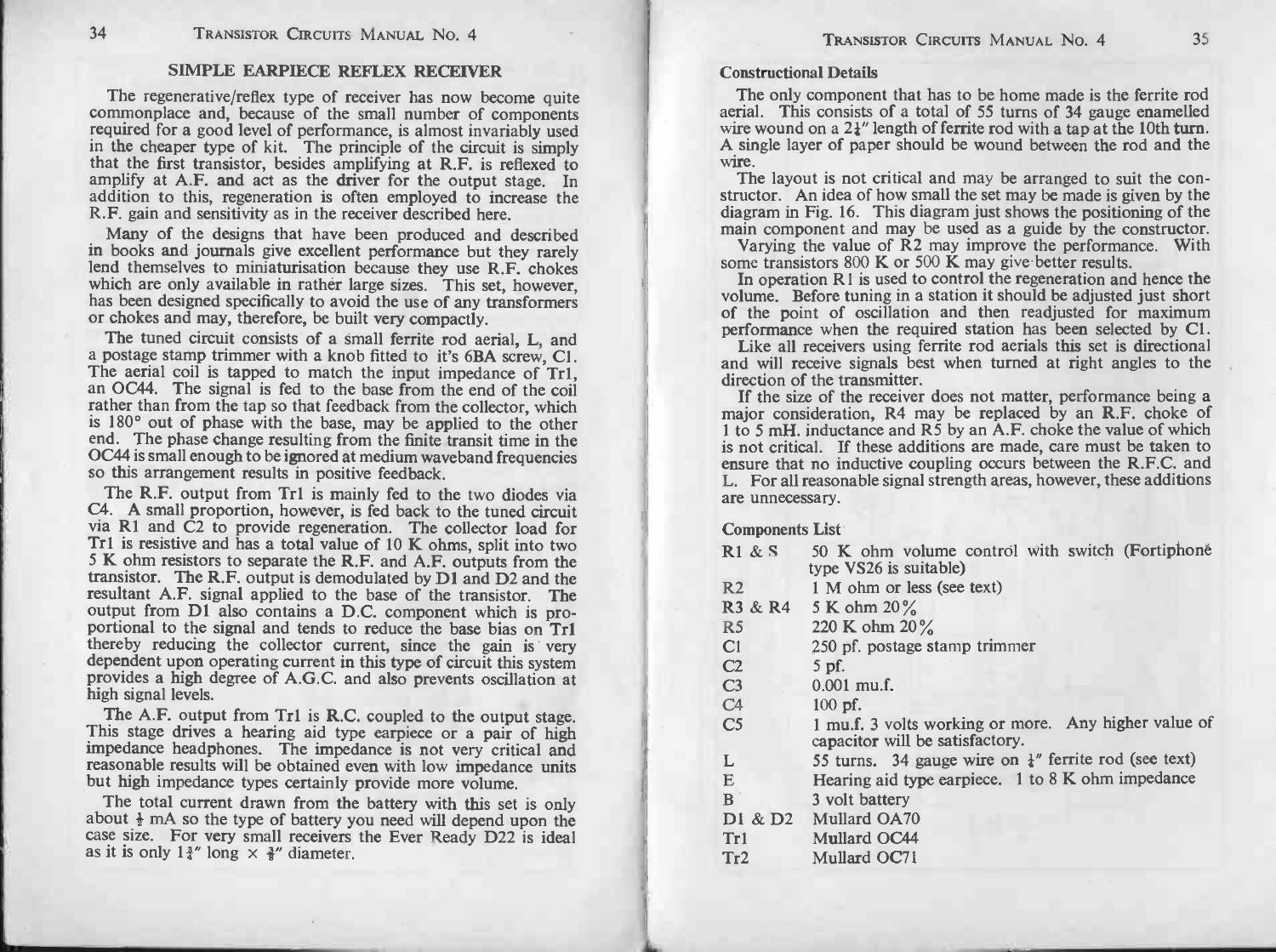

37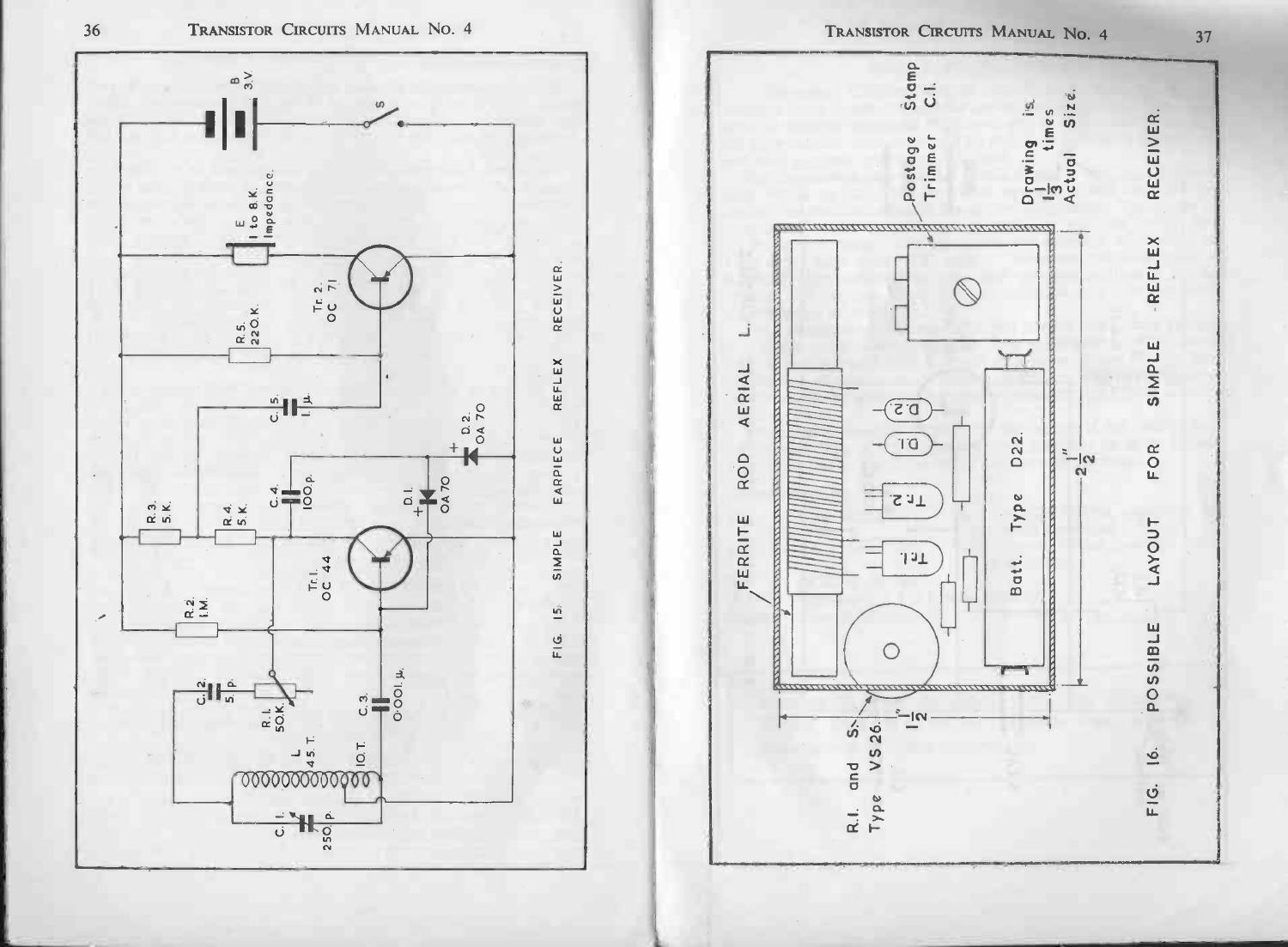

TRANSISTOR CIRCUITS MANUAL No. 4<br>
SIMPLE TRANSMITTER<br>
In Transistor Circuits Manual No. 2 details and the circuit<br>
diagram for a simple 3 transistor transmitter are given. That unit<br>
and with a crystal controlled os ullia

| R1              | 1 M ohm $20\%$                   | C1 |                                                       | 3-30pf. tuning capacitor or |  |
|-----------------|----------------------------------|----|-------------------------------------------------------|-----------------------------|--|
|                 |                                  |    | beehive trimmer<br>Xtal. Quartz crystal between 1.715 |                             |  |
| OR <sub>2</sub> | 100 K ohm $20\%$                 |    | and 2mc/s                                             |                             |  |
| Tr1.            | OC44 or OC169                    |    |                                                       |                             |  |
| R.F.C.          | Between 1.5 & 2.5 milli. Henries |    |                                                       |                             |  |
| <b>Battery</b>  | Ever Ready type PP3.             |    | 9 volts                                               |                             |  |

Write to Bernards (Publishers) Ltd., The Grampians, Western Gate, W.6, for the latest 24 page catalogue detailing over 50 books on electronics.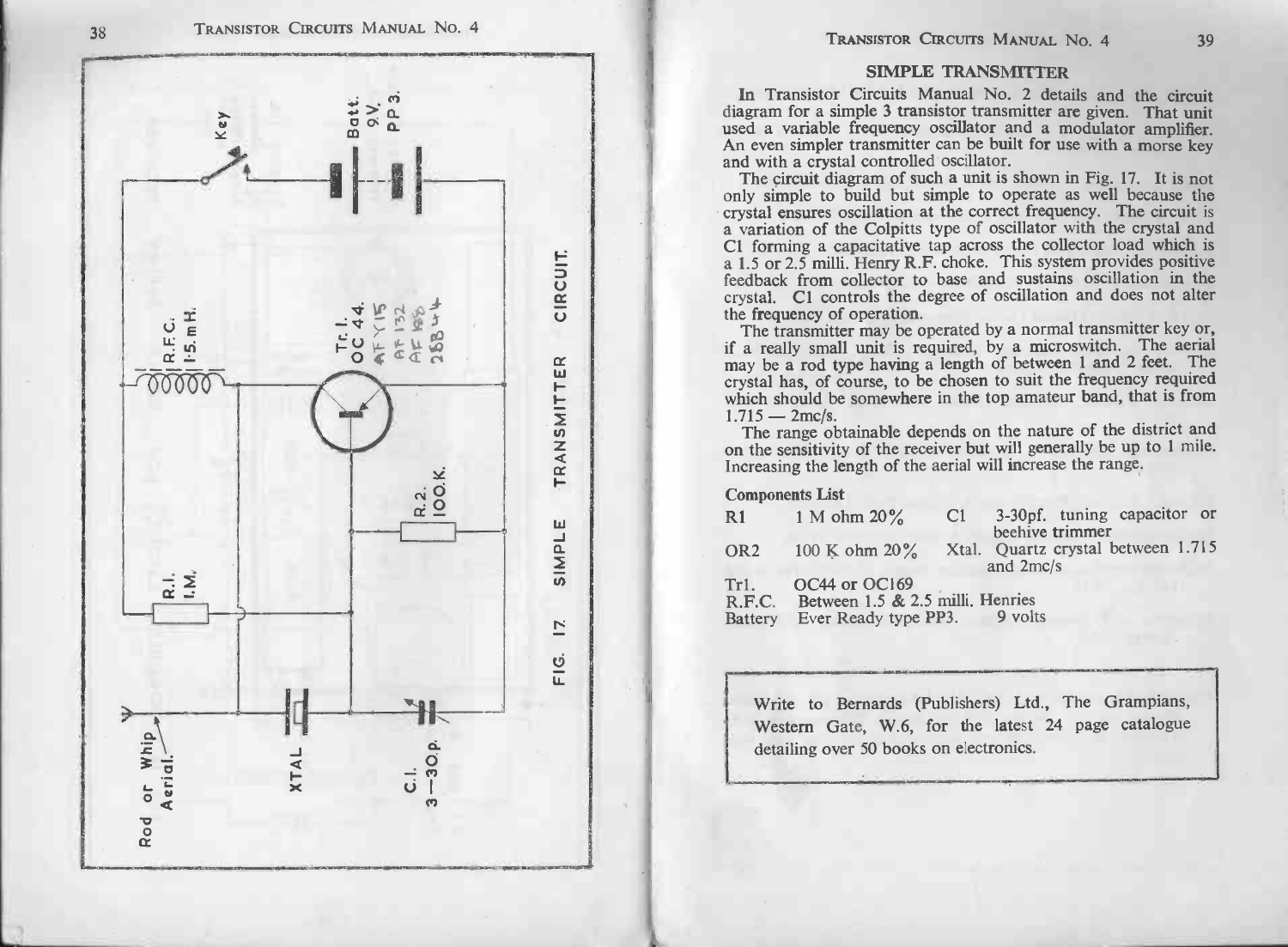## NAMES AND ADDRESSES OF MANUFACTURERS

- NAMES AND ADDRESSES OF MANUFACTURERS<br>Ardente Acoustic Laboratories, Limited, 8/12, Minerva Road, NAMES AND A<br>nte Acoustic La<br>London, N.W.10 Ardente Acoustic Laboratories, Limited, 8/12, Minerva R<br>London, N.W.10<br>Brush Crystal Co., Limited, Shore Road, Hythe, Southampton
- Brush Crystal Co., Limited, Shore Road, Hythe, Southampto<br>Colne Electric, Limited, Bury Lane, Rickmansworth, Herts.<br>Ediswan, Limited, 155, Charing Cross Road, London, W.C.2
- Colne Electric, Limited, Bury Lane, Rickmansworth, He<br>Ediswan, Limited, 155, Charing Cross Road, London, V<br>Fortiphone, Limited, 92, Middlesex Street, London, E.1
- Ediswan, Limited, 155, Charing Cross Road, London, W.C.2<br>Fortiphone, Limited, 92, Middlesex Street, London, E.1<br>G.E.C. Limited, Magnet House, Kingsway, London, W.C.2
- 
- 
- Fortiphone, Limited, 92, Middlesex Street, London, E.1<br>G.E.C. Limited, Magnet House, Kingsway, London, W.C.2<br>Mallory Batteries, Limited, Rainham Works, Rainham Road C. Limited, Magnet Hou<br>C. Limited, Magnet Hou<br>South, Dagenham, Essex Mallory Batteries, Limited, Rainham Works, Rainham Road<br>South, Dagenham, Essex<br>Mullard, Limited, Mullard House, Torrington Place, London,<br>W.C.1
- Mullard, Limited, Mullard House, Torrington Place, London, W.C.1<br>Newmarket Transistors, Limited, Exning Road, Newmarket, Suffolk
- 
- Parmeko, Limited, Percy Road, Aylestone Park, Leicester
- Semiconductors, Limited, Cheney Manor, Swindon, Wilts.
- Farnical Suppliers, Limited, Cheney Manor, Swindon, Wilts.<br>Technical Suppliers, Limited, Hudson House, 63, Goldhawk Road, London, W.12 Technical Suppliers, Limited, Hudson House, 63, Goldhawk Road, London, W.12<br>Wingrove and Rogers, Limited, Domville Road, Mill Lane, Liverpool, 13
- Wingrove and Rogers, Limited, Domville Road, Mill Lane,<br>Liverpool, 13<br>The OC169 transistor and the LP45 Loudspeaker are distributed
- Liverpool, 13<br>OC169 transistor and the LP45 Loudspeaker are distributed<br>throughout Gt. Britain and the British Commonwealth by prove and Rogers, Limited, Domville Road, Mill Lane,<br>Liverpool, 13<br>OC169 transistor and the LP45 Loudspeaker are distributed<br>throughout Gt. Britain and the British Commonwealth by<br>Technical Suppliers Ltd. and may be obtain